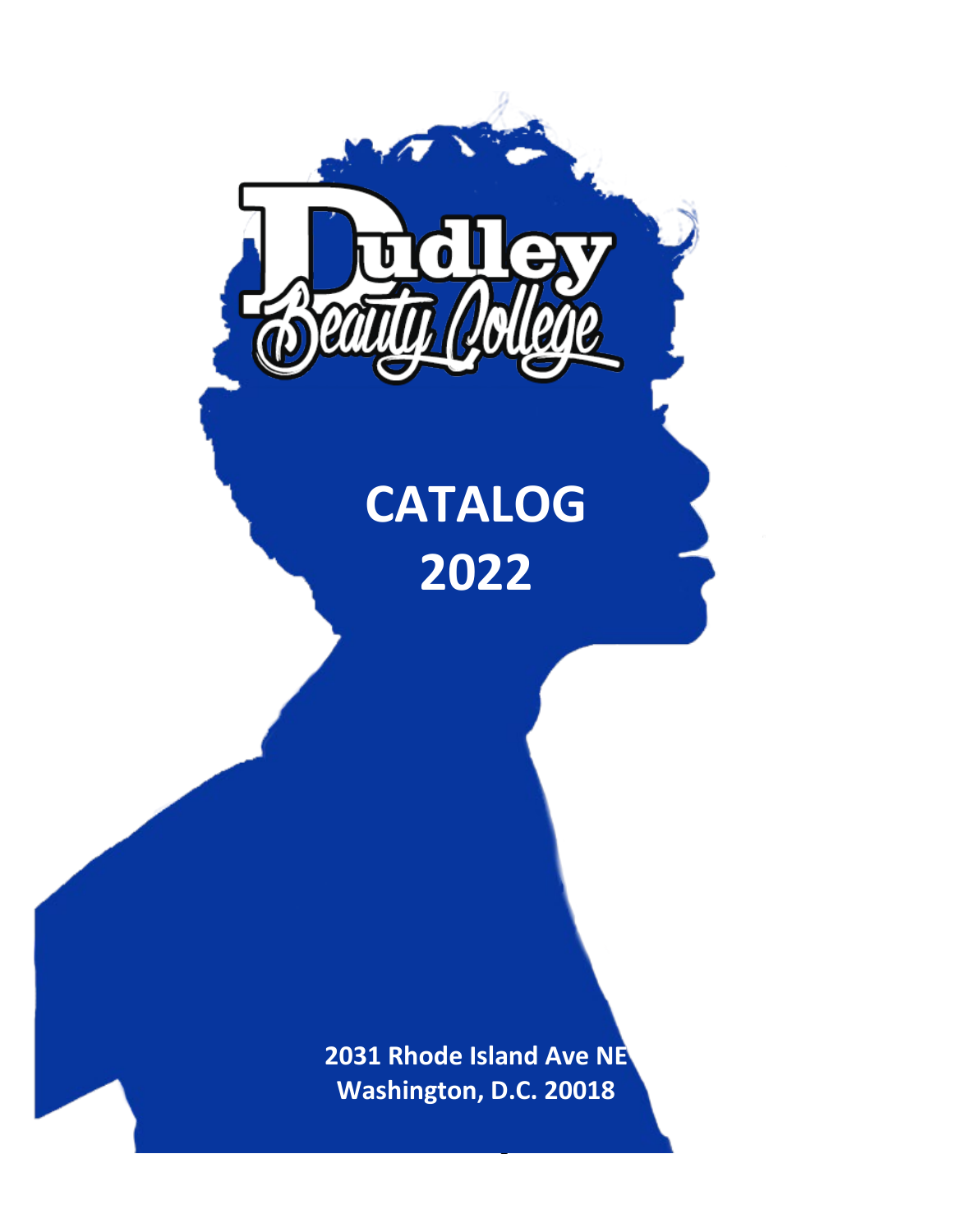# **Table of Contents**

| <b>CATALOG CERTIFICATION</b>                       | 5              |
|----------------------------------------------------|----------------|
| <b>WELCOME</b>                                     | 6              |
| <b>HISTORY</b>                                     | 6              |
| <b>OWNERSHIP</b>                                   | 6              |
| <b>ACCREDITATION</b>                               | 6              |
| <b>LICENSING &amp; APPROVALS</b>                   | 6              |
| <b>MISSION AND CORE VALUES</b>                     | $\overline{7}$ |
| <b>LOCATION</b>                                    | $\overline{7}$ |
| <b>FACILITIES</b>                                  | $\overline{7}$ |
| <b>NON-DISCRIMINATION CLAUSE</b>                   | $\overline{7}$ |
| <b>SCHOOL CALENDAR</b>                             | 8              |
| <b>ADMISSION PROCEDURES INQUIRIES</b>              | 8              |
| <b>APPLICATION DEADLINE</b>                        | $\bf 8$        |
| <b>ADMISSION REQUIREMENTS</b>                      | 8              |
| <b>ADMISSION PROCEDURES</b>                        | 8              |
| <b>ENROLLMENT REQUIREMENTS</b>                     | 9              |
| NOTICE OF ADMISSION AND CONFIRMATION               | 9              |
| POLICY GOVERNING PROGRAMS AND COURSE OFFERINGS     | 9              |
| <b>ORIENTATION SESSION</b>                         | 9              |
| PRIOR TRAINING EVALUATION                          | 9              |
| <b>RE-ENTRY POLICY</b>                             | 9              |
| <b>HOLIDAYS</b>                                    | 9              |
| <b>STUDENT/TEACHER RATIO</b>                       | 10             |
| <b>CURRICULUMS</b>                                 | 10             |
| <b>COSMETOLOGY COURSE</b>                          | 10             |
| <b>NAIL TECHNOLOGY COURSE</b>                      | 15             |
| <b>INSTRUCTOR TRAINING HYBRID COURSE</b>           | 18             |
| <b>GRADING STANDARDS</b>                           | 19             |
| SATISFACTORY ACADEMIC PROGRESS POLICY              | 19             |
| <b>ATTENDANCE PROGRESS</b>                         | 20             |
| <b>ACADEMIC PROGRESS</b>                           | 20             |
| <b>DETERMINATION OF PROGRESS</b>                   | 20             |
| <b>RECORDS OF PROGRESS</b>                         | 21             |
| <b>WARNING</b>                                     | 21             |
| <b>PROBATION</b>                                   | 21             |
| RE-ESTABLISHMENT OF SATISFACTORY ACADEMIC PROGRESS | 21             |
| <b>MAXIMUM TIME</b>                                | 21             |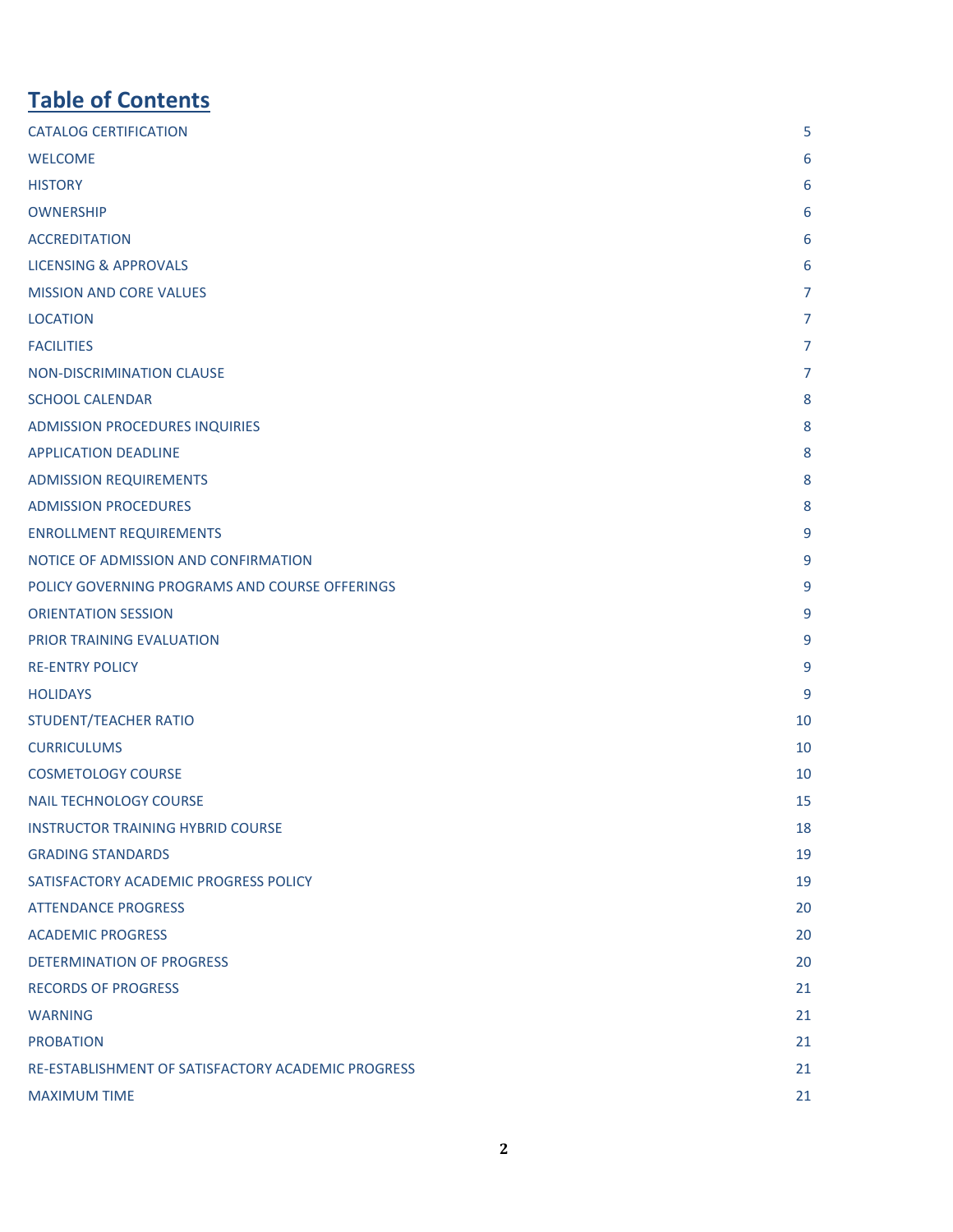| NONCREDIT, REMEDIAL COURSES, REPETITIONS              | 22 |
|-------------------------------------------------------|----|
| INTERRUPTIONS, COURSE, INCOMPLETES, WITHDRAWALS       | 22 |
| <b>APPEAL PROCEDURE</b>                               | 22 |
| <b>TRANSFER HOURS</b>                                 | 22 |
| <b>STUDENT RECORDS</b>                                | 22 |
| <b>TRANSCRIPTS OF RECORDS</b>                         | 22 |
| <b>CHANGE OF NAME AND ADDRESS</b>                     | 23 |
| <b>CLASSIFICATION OF STUDENTS</b>                     | 23 |
| <b>GRADUATION REQUIREMENTS</b>                        | 23 |
| STATE REQUIREMENTS FOR LICENSURE                      | 23 |
| <b>INDEBTEDNESS TO THE SCHOOL</b>                     | 23 |
| <b>ATTENDANCE INFORMATION</b>                         | 23 |
| <b>ATTENDANCE REQUIREMENTS</b>                        | 23 |
| SCHOOL HOURS WEEKLY SCHEDULE                          | 24 |
| <b>ACADEMIC YEAR</b>                                  | 24 |
| <b>CLOCK HOURS</b>                                    | 24 |
| <b>CLASS SIZE</b>                                     | 24 |
| <b>TARDINESS</b>                                      | 24 |
| <b>ABSENTEEISM</b>                                    | 24 |
| <b>ATTENDANCE REINSTATEMENT</b>                       | 24 |
| <b>FAILURE TO COMPLETE COURSE AS SCHEDULED</b>        | 25 |
| <b>LEAVE OF ABSENCE</b>                               | 25 |
| <b>COUNSELING SERVICES</b>                            | 25 |
| <b>FIELD TRIPS</b>                                    | 25 |
| <b>GUEST LECTURERS</b>                                | 26 |
| <b>TUTORIAL SERVICES</b>                              | 26 |
| <b>CAREER PLACEMENT SERVICES</b>                      | 26 |
| DRUG-FREE SCHOOL AND WORKPLACE                        | 26 |
| <b>CAMPUS SECURITY REPORT</b>                         | 27 |
| <b>STUDENT CONDUCT</b>                                | 27 |
| <b>RULES AND REGULATIONS</b>                          | 27 |
| <b>VIOLATON OF RULES AND REGULATIONS</b>              | 28 |
| PROCEDURE TO RESOLVE STUDENT GRIEVANCES OR COMPLAINTS | 29 |
| REINSTATEMENT FOR DISCIPLINARY SUSPENSION             | 29 |
| INTERRUPTIONS, COURSE INCOMPLETES, WITHDRAWALS        | 29 |
| <b>APPEAL PROCEDURE</b>                               | 29 |
| NONCREDIT, REMEDIAL COURSES, REPETITIONS              | 30 |
| <b>TRANSFER HOURS</b>                                 | 30 |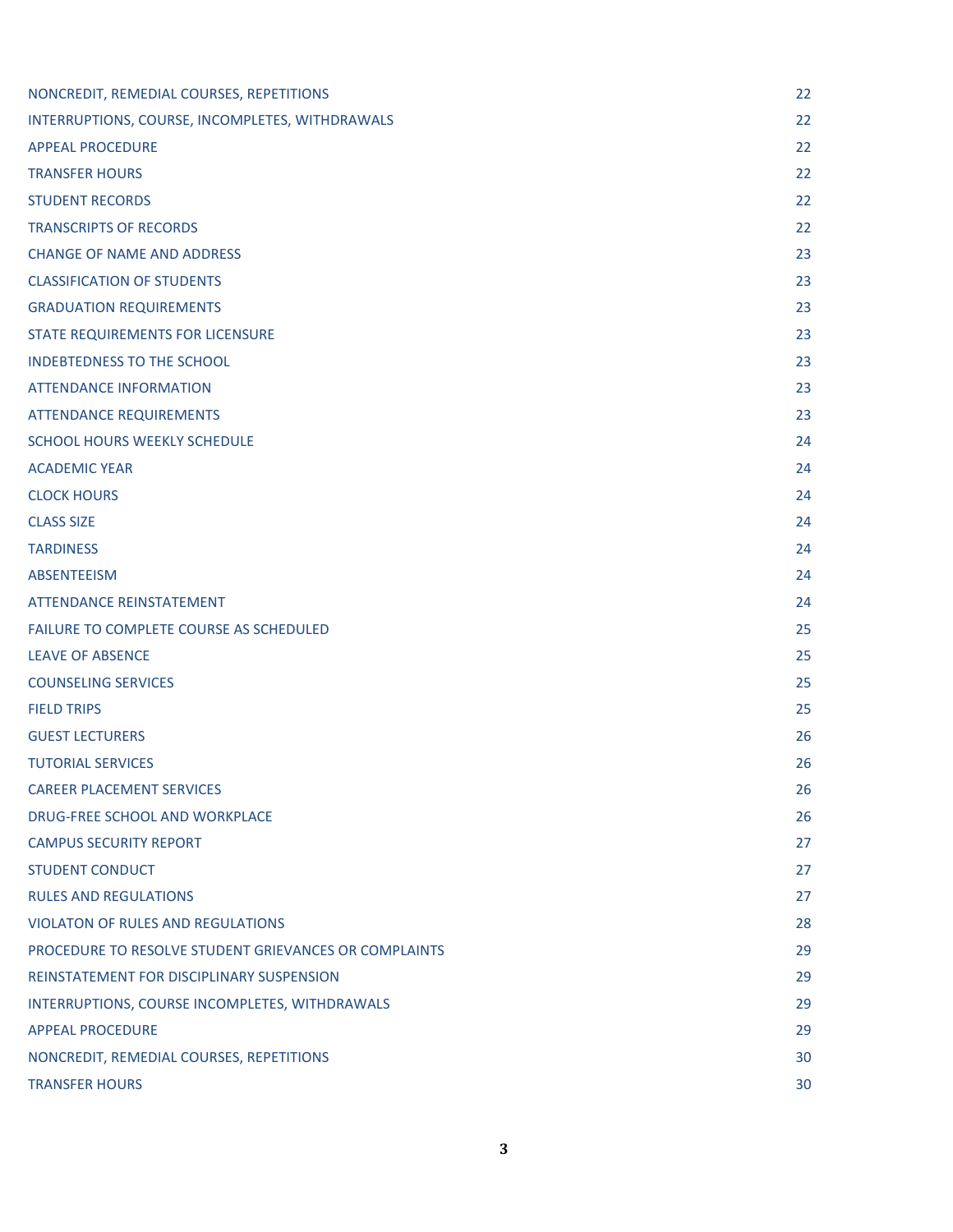| <b>PAYMENT SYSTEM</b>                          | 30 |
|------------------------------------------------|----|
| <b>WITHDRAWAL POLICY</b>                       | 30 |
| <b>REFUND POLICY</b>                           | 30 |
| DUDLEY BEAUTY COLLEGE 2019 ANNUAL REPORT RATES | 31 |
| <b>ADMINISTRATIVE STAFF &amp; FACULTY</b>      | 33 |
| <b>STUDENT TUITION &amp; FEES</b>              | 34 |
| <b>PAYMENT OPTIONS</b>                         | 35 |
|                                                |    |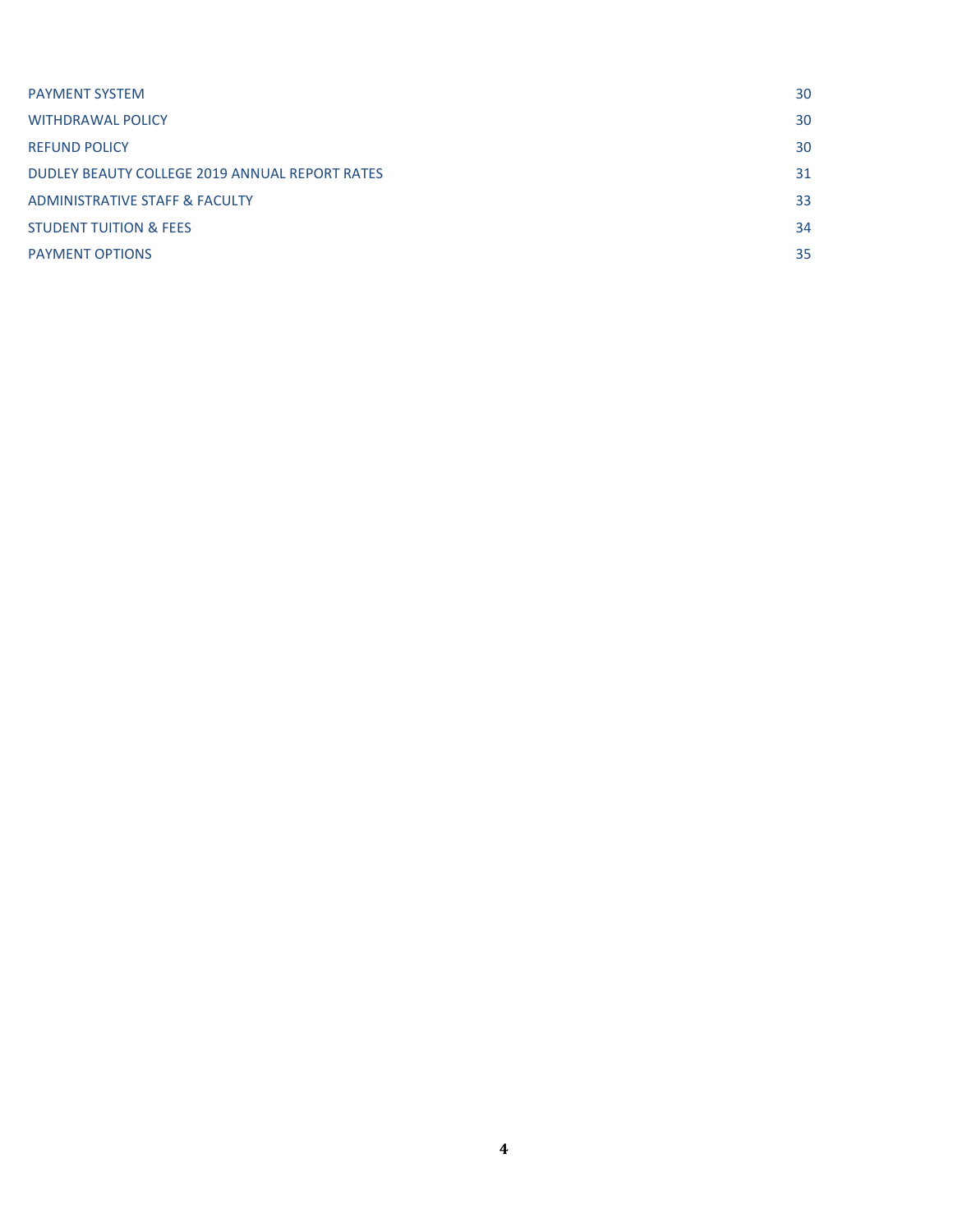#### **Catalog Certification Bulletin of Dudley Beauty College**

Volume 10, No. 11

#### Academic Years 2022-2023 April 2022

I Melanie Dudley-McClain, Executive Director of Dudley Beauty College, do hereby certify the attached current catalog of the Institution to be true and correct, including all content and policy.

Signature

 $\frac{4}{\text{Date}}$ /16/2022

Mrs. Melanie Dudley-McClain Executive Director, Dudley Beauty College 2031 Rhode Island Avenue, NE Washington, DC 20018 www.dudleybeautyschool-dc.com 202-269-3666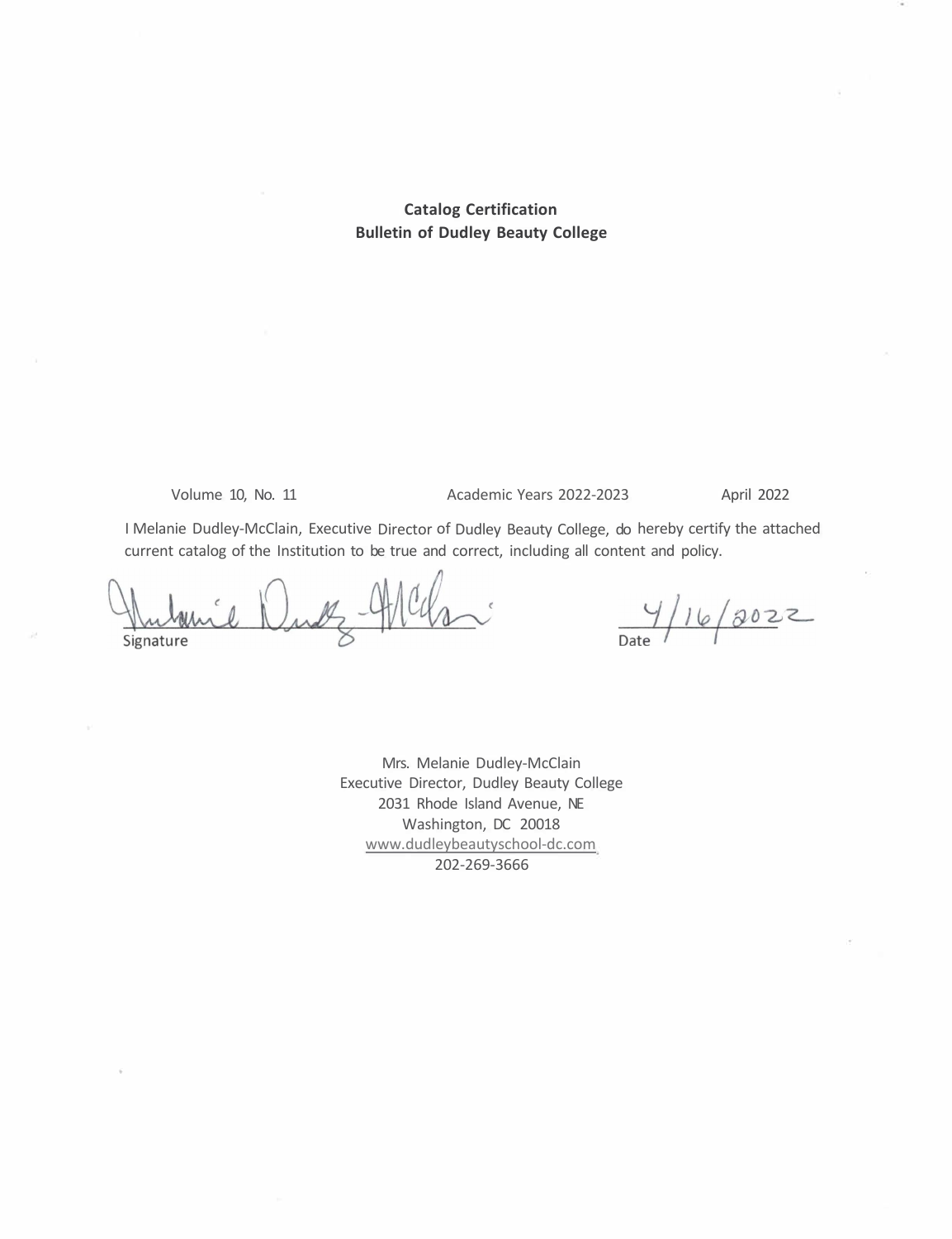#### <span id="page-5-0"></span>**WELCOME**

You are now embarking on your new career, and you've chosen to study in a school that utilizes a carefully developed and extensively tested teaching system designed by Pivot Point International and Mind Tap by Milady. Both systems of teaching will help you acquire a great deal of specialized knowledge.

**STARTING NOW,** you will need to develop many specific skills. **STARTING NOW**, you will need to develop habits of dependability, responsibility and being cooperative. **STARTING NOW**, you will need to practice, practice, and practice until every service performed and technique learned is performed perfectly.

When your training is completed, you will need to pass a written examination specified by the District of Columbia Board of Cosmetology Examiners. Students who are diligent in their attendance, studies and practical assignments will be more confident in taking the State Board Licensure Exam.

**STARTING NOW**, you will accomplish these goals by working consistently, acquiring additional knowledge and skill mastery every day so you can begin to earn a better living for yourself and gain the recognition and respect in the profession you have chosen. Your primary objective should be to become a salon professional in the shortest time possible.

Each Instructor in the Dudley Beauty College will provide you with a superior, extraordinary level of education. Their skills and professional attitude will prepare you for a successful career in the exciting and rewarding field of cosmetology.

#### <span id="page-5-1"></span>**HISTORY**

Dudley Beauty College located in Washington, DC was established in August 1989.

#### <span id="page-5-2"></span>**OWNERSHIP**

Dudley Beauty College is owned and governed by Dudley Enterprises, LLC. Inquiries can be made to Dudley Enterprises, LLC 2031 Rhode Island Avenue, NE, Washington, DC 20018.

Mr. Alfred Dudley Sr. is the President of Dudley Beauty College, he holds a Bachelor of Science degree in Electrical Engineering from A&T State University. He has worked in the beauty industry for over 40 years.

Mrs. Melanie Dudley-McClain is the Executive Director for Dudley Beauty College. She holds a Bachelor of Science degree from Drexel University and has been working in the Beauty Industry for over 25 years. Both Mr. Dudley and Mrs. McClain take a genuine interest in beauty entrepreneurs and students by assisting them with their goals and developing business strategies to grow their businesses.

#### <span id="page-5-3"></span>**ACCREDITATION**

Dudley Beauty College is accredited by the National Accrediting Commission of Career Arts and Sciences, 3015 Colvin Street, Alexandria VA 22314, (703) 600-7600.

#### <span id="page-5-4"></span>**LICENSING & APPROVALS**

Dudley Beauty College is licensed by the District of Columbia Higher Education Licensure Commission, 1050 1<sup>st</sup> St. N.E., 5th Floor, Washington, DC 20002, (202) 481-3951. The school is also approved for the training of United States Veterans and Vocational Rehabilitation recipients.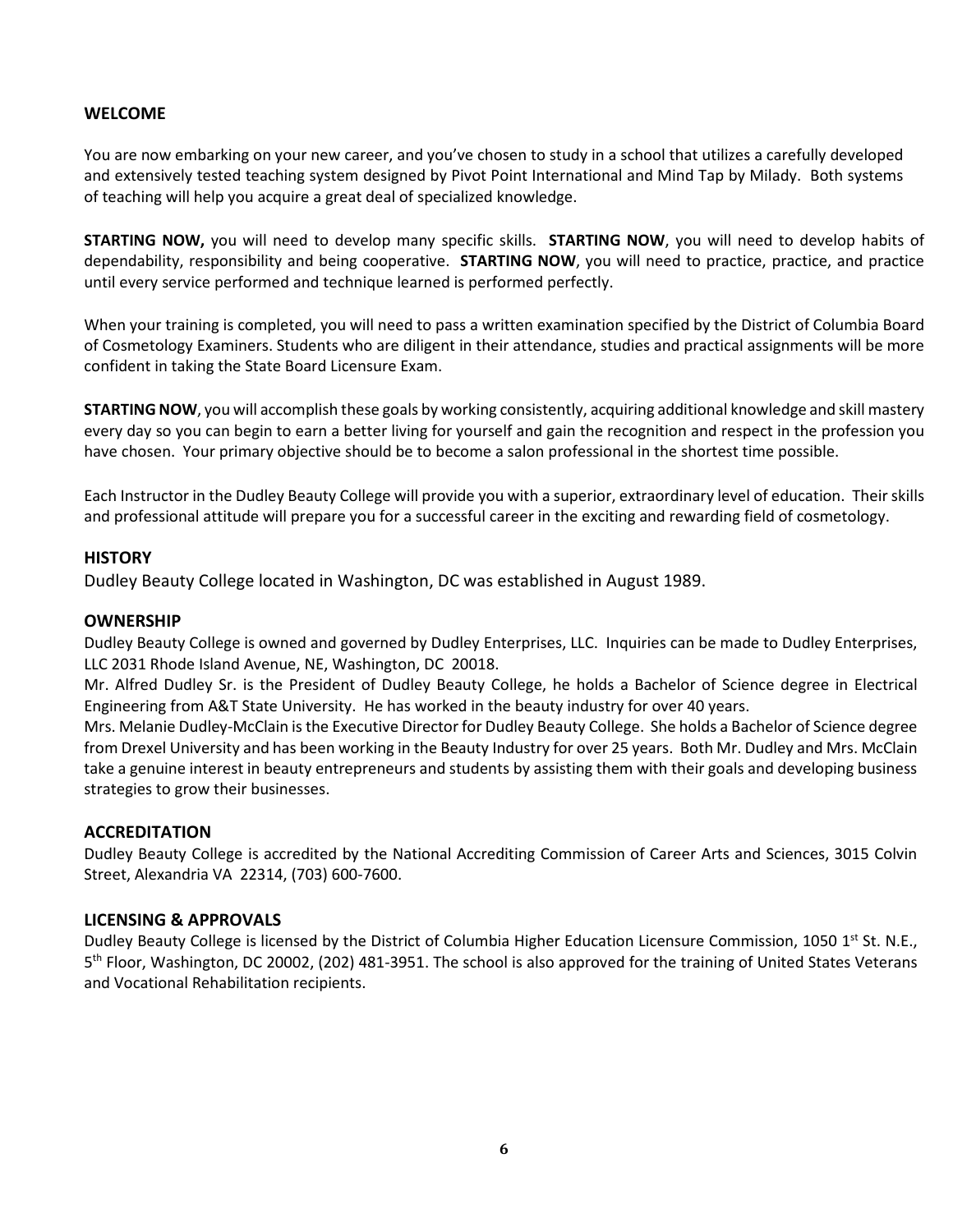#### <span id="page-6-0"></span>**MISSION AND CORE VALUES**

#### **Dudley Beauty College's Mission is to:**

- Prepare students with in-class instruction to pass the State Board examination with confidence,
- Assist students with career placement through consultation,
- Aid in developing students' entrepreneurial skills and,
- Provide each student with a superior and extraordinary level of education using our in-class learning model.

#### **Our Core Values are:**

- High teaching standards using an integrated learning platform designed to maximize the potential of today's hair and beauty learner. Our knowledgeable educators blend time-tested and innovative cutting-edge techniques to help students grow at every step of the learning process.
- Professionalism using interactive classes designed to help our students master the art and science of cosmetology, pass their respective state exams, and obtain job placement upon graduation.
- Teamwork in training the next generation of cosmetology entrepreneurs to create eye-catching portfolios, market themselves through social media, and be ready to work anywhere. It's a team effort that propels our students to live out their dreams and prepares them for job-readiness and entrepreneurship.

#### <span id="page-6-1"></span>**LOCATION**

Dudley Beauty College address is 2031 Rhode Island Ave NE, Washington DC 20018.

#### <span id="page-6-2"></span>**FACILITIES**

Dudley Beauty College is in a fully equipped air-conditioned structure occupying 4,328 square feet. The institution is in Northeast Washington, DC where public transportation is readily accessible. Parking is available around the school.

The school has a clinic area, locker area, student lunch area, classrooms, and library facility. The school has modern equipment and learning materials which are updated periodically to keep students abreast of new techniques in hair coloring, permanent waving, cosmetics, nail care, chemical relaxing, and all areas of student training as it pertains to the science and art of cosmetology. Classrooms and demonstration areas are equipped to house students safely during instruction. Office space for administrative staff (financial assistance, admissions placement) and instructional staff is provided.

Learning resources include a video library, LCD projector with Projection screen, industry periodicals and physical demonstration models.

#### <span id="page-6-3"></span>**NON-DISCRIMINATION CLAUSE**

Dudley Beauty College is committed to equality of educational opportunity and does not discriminate against applicants, students or its employees based on age, creed, color, race, religion, sex, sexual orientation, handicap, or ethnic origin. Dudley Beauty College is open to everyone, and no person will be denied admission, graduation, or any other rights and privileges of Dudley Beauty College because of discrimination.

The Dudley Beauty College complies with all provisions of Section 504 of the Rehabilitation Act of 1973 in that no qualified handicapped person, by reason of handicap, will be excluded from enrolling in any program of instruction.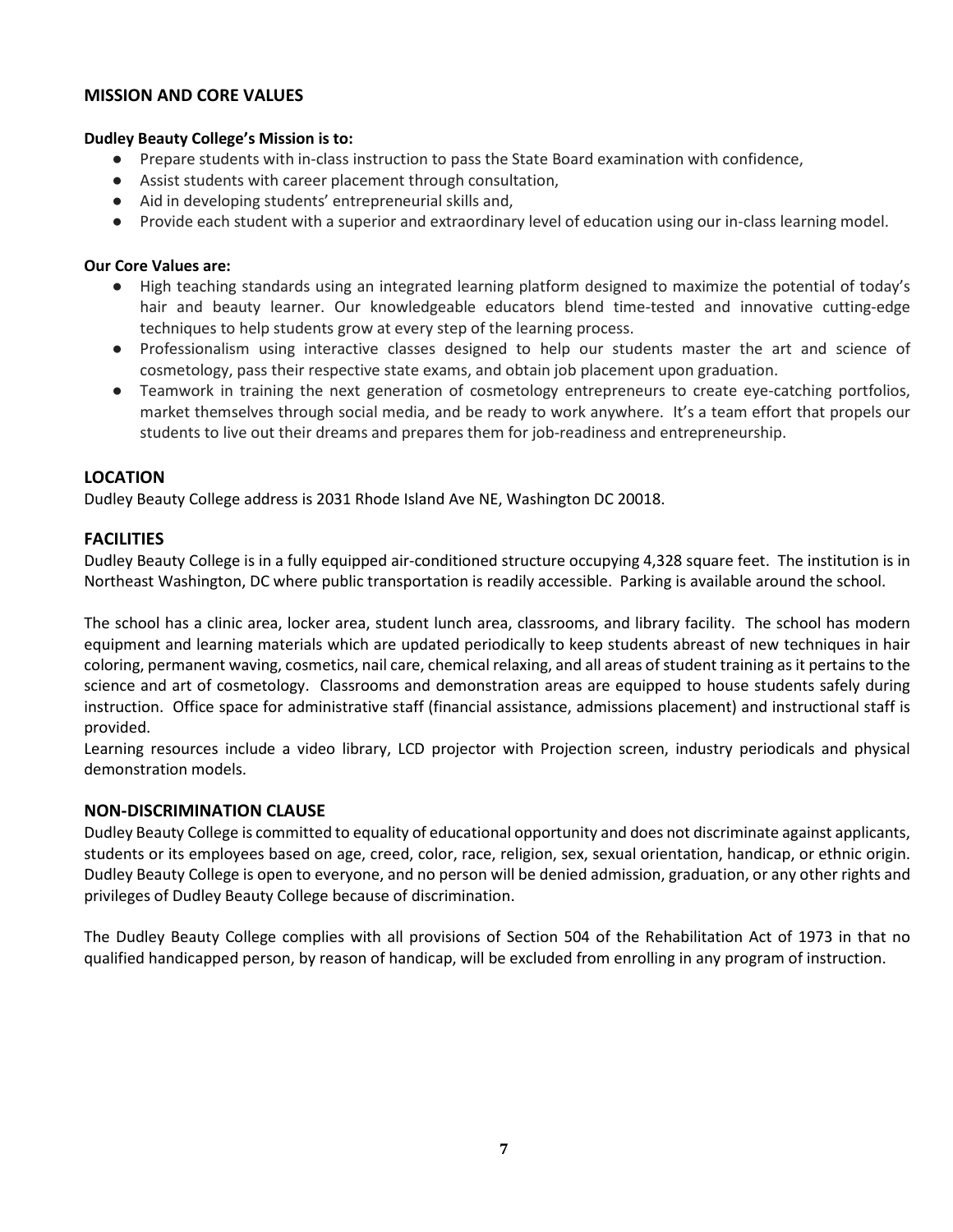# **ADMISSIONS INFORMATION**

Dudley Beauty College seeks students who have a true desire to achieve and a genuine interest in attending the institution. Admission is open to career-minded individuals, who in the opinion of the school staff would be able to obtain and utilize the skills taught for employment. The institution emphasizes continuing education to keep current in the industry.

# <span id="page-7-0"></span>**SCHOOL CALENDAR**

### **(Class Starting and Ending Dates)**

Dudley Beauty College accepts students at any time with new classes beginning on the first Tuesday of each month. The date of entrance and the frequency of attendance determine the date of completion. A student may commence training at any scheduled class throughout the year or according to enrollment demands.

# <span id="page-7-1"></span>**ADMISSION PROCEDURES INQUIRIES**

Inquiries and applications for admissions should be made to the Admissions Office:

Dudley Beauty College 2031 Rhode Island Avenue, NE Washington, DC 20018 (202) 269-3666

It is recommended that the applicant and their parent(s) or spouse visit the college. The applicant should call or write the Admissions Office to schedule an appointment on Tuesday through Saturday from 9:00 am to 5:00 pm Those who cannot visit the school are urged to call the Admissions Office for a telephone interview.

# <span id="page-7-2"></span>**APPLICATION DEADLINE**

The recommended deadline for submitting the application of admission is two weeks before starting. We have open enrollment. Early application is encouraged because class space dictates the number of new students who can be admitted at each enrollment.

# <span id="page-7-3"></span>**ADMISSION REQUIREMENTS**

To apply for general admission, the applicant must meet the following requirements:

- 1. Proof of a high school diploma or transcript showing high school completion or a GED certificate or an academic transcript showing at least two (2) years of a successfully completed program that is acceptable for full credit towards an associate degree or a bachelor's degree.
- 2. Students must be 17 years or older.
- 3. State-issued credential for secondary school if homeschooled.
- 4. Transfer students must have an official transcript submitted before credit for previous training can be approved.
- 5. For foreign students, the high school diploma must be translated into English and verified as academically equivalent to a U.S. high school diploma by an outside agency.

# <span id="page-7-4"></span>**ADMISSION PROCEDURES**

- 1. Complete the institution application for enrollment.
- 2. A personal interview with an admissions representative. During the interview, students are provided with information concerning course requirements, school policies, attendance, financial needs, employment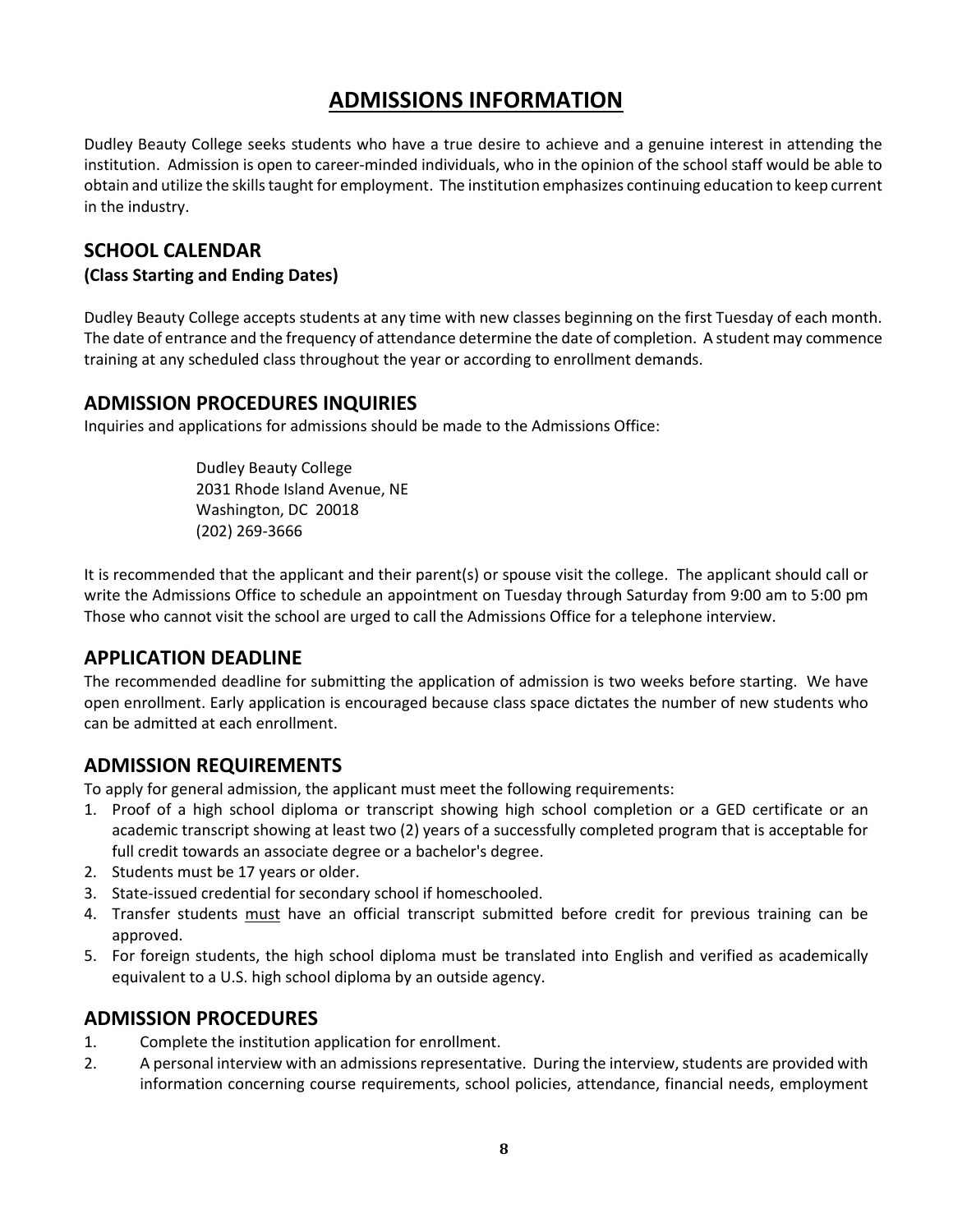opportunities, compensation, physical demands of the profession, safety requirements, licensing requirements, licensing examination pass/fail rates, completion and attrition rates and placements rates.

# <span id="page-8-0"></span>**ENROLLMENT REQUIREMENTS**

- 1. Proof of a high school diploma or transcript showing high school completion or a GED certificate or an academic transcript showing at least two (2) years of a successfully completed program that is acceptable for full credit towards an associate degree or a bachelor's degree.
- 2. Identification (a government/state photo id, social security card or birth certificate).
- 3. Application and Registration Fee and Deposit are due prior to orientation. (See payment options on page 35)

# <span id="page-8-1"></span>**NOTICE OF ADMISSION AND CONFIRMATION**

Upon receipt of your application and registration fee, the Admissions Office will confirm your space on the condition that all admissions requirements have been met. Should classes become full prior to receiving your application you will be notified and placed on a waiting list for the next available start class date.

# <span id="page-8-2"></span>**POLICY GOVERNING PROGRAMS AND COURSE OFFERINGS**

This catalog contains policies, regulations, procedures, course listings, and costs at the time this publication went to press. Dudley Beauty College reserves the right to make changes at any time to reflect changes in costs, procedures, policies, and/or course offerings affected by state legislative action, board action, and applicable State and Federal laws and regulations.

Courses may be canceled based on demand and reasonable accommodations.

# <span id="page-8-3"></span>**ORIENTATION SESSION**

An orientation session is scheduled for each incoming student prior to starting class. The purpose of orientation is to explain the rules and regulations to new students and to issue class schedules, course outlines, and other pertinent information.

# <span id="page-8-4"></span>**PRIOR TRAINING EVALUATION**

The School Education Director will grant up to 75% credit for prior training upon review and verification of an official transcript. The student is responsible for obtaining prior training records and forwarding them to the Dudley Beauty College for evaluation. Students are given a written and practical exam according to their clock hours completed and transcript information. The evaluation results will be forwarded to the student in writing. Course work will be shortened accordingly, and all records of previous education will be maintained in the students' permanent record file. The student's tuition will be adjusted accordingly.

Hours earned at Dudley Beauty College are transferable to another institution at the sole discretion of the accepting institution.

# <span id="page-8-5"></span>**RE-ENTRY POLICY**

A student in good standing who temporarily withdraws from Dudley Beauty College may re-enter without loss of credit. The student must pay the current tuition rate for hours remaining to complete the course.

# <span id="page-8-6"></span>**HOLIDAYS**

Dudley Beauty College is closed on Sunday and the following holidays: New Year's Day, Martin Luther King's Birthday, Memorial Day, July 4, Labor Day, Thanksgiving Day, Emancipation Day, Christmas Week.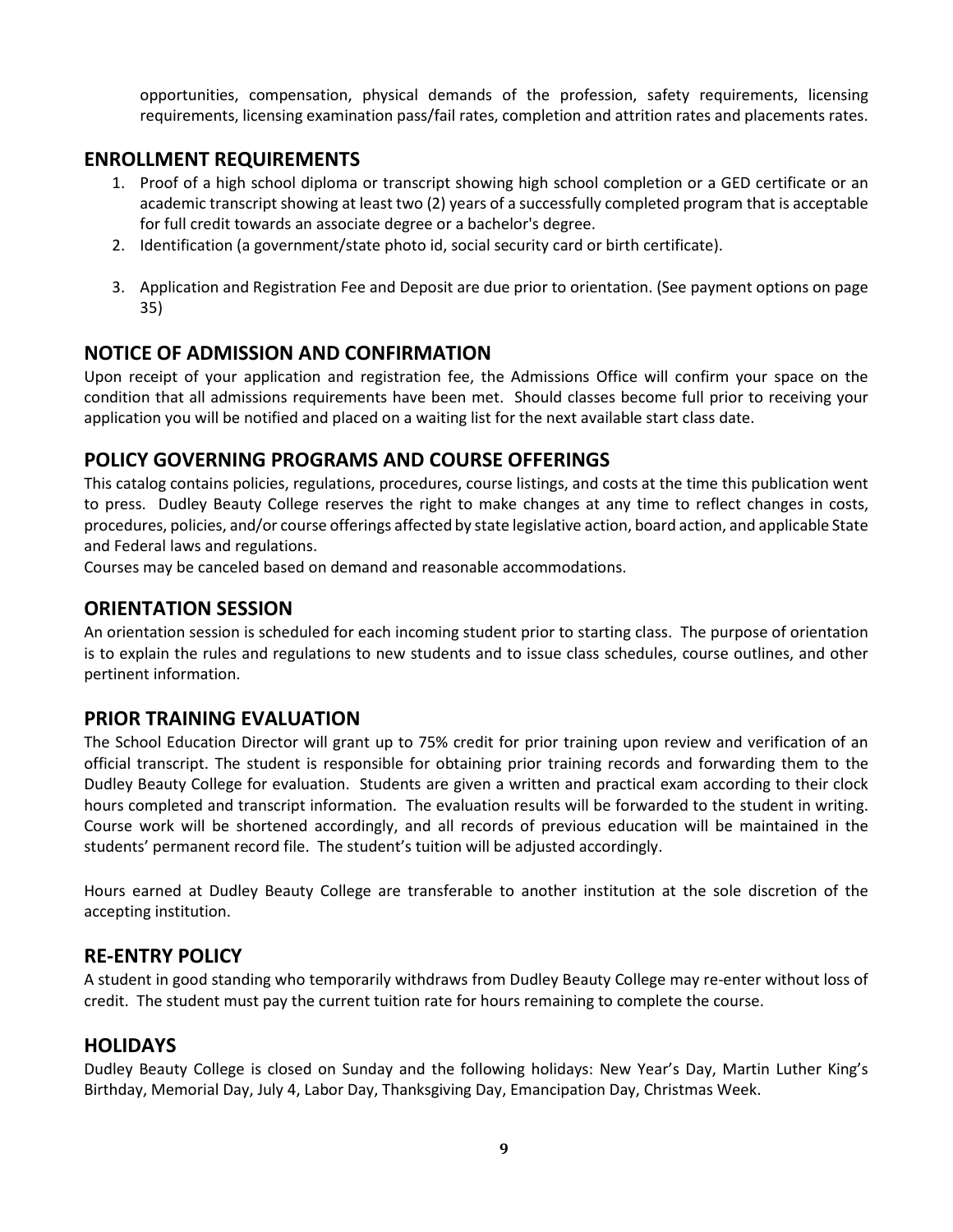# **ACADEMIC INFORMATION**

### <span id="page-9-0"></span>**STUDENT/TEACHER RATIO**

Dudley Beauty College has a student/teacher ratio of 25:1.

#### <span id="page-9-1"></span>**CURRICULUMS**

**Our Cosmetology Course, Nail Technology Course and Instructor Training Course are all taught in the English language. The LAB (Learn About Beauty) web-based platform, written materials, and textbook to supplement the courses are all in the English language.**

#### <span id="page-9-2"></span>**COSMETOLOGY COURSE**

Total Hours of Classroom = 1500

#### *COURSE OBJECTIVE AND DESCRIPTION*

The objective of the cosmetology course is to instruct and coach students to systematically and professionally perform the skills required to pass the State Board examination and obtain employment.

The cosmetology course is a blend of classroom, hands-on, and clinical, training presented through comprehensive learning paths designed to prepare students to compete in today's competitive marketplace. Students will participate in class using LAB, a program that will assist in their learning experience, allowing for more student engagement, and increased confidence in understanding course materials. The program is divided into learning paths that matriculate through the 1500 clock hour course.

#### **REFERENCES**

Dudley Beauty College utilizes the Pivot Point LAB (Learn About Beauty) an on-line integrated platform built specifically for learners and educators in the beauty industry. The use of Pivot Point LAB is available on-line to assist students in their studying. The learning paths provide an experience that lends itself to all different types of learning styles. LAB is accessible via a student access code that will engage students with digital resources twenty-four hours, seven days a week. The comprehensive on-line library includes tutorials, webinars, eBooks, periodicals, industry links, activities, workshops, video demonstrations, quizzes, tests, flashcards, digital portfolio, and a glossary. Our school also offers a library which holds additional references, periodicals, books, texts, and audio/video tapes to support the program of study.

#### **TEACHING AND LEARNING METHODS**

The course is presented through comprehensive learning paths which reflect effective educational methods. Like traditional instructional formats, the curricula content is structured into learning paths that serve the needs of the student at varying stages of the program. Each learning path has clear objectives, theory to practice, and assessments. Course content is identified and prioritized through State and Industry standards. Each learning path will provide students with an understanding of the fundamentals and techniques of hair, skin, and nail services, related sciences, and customer service skills necessary to complete a successful clinical level service. Clinic equipment, implements, and products are comparable to those used in the industry. Subjects are presented by means of interactive lecture, demonstration, cooperative learning, labs, student salon activities, and student participation. Audio-visual aids, guest speakers, field trips, projects, activities, and other related learning methods are used in the course.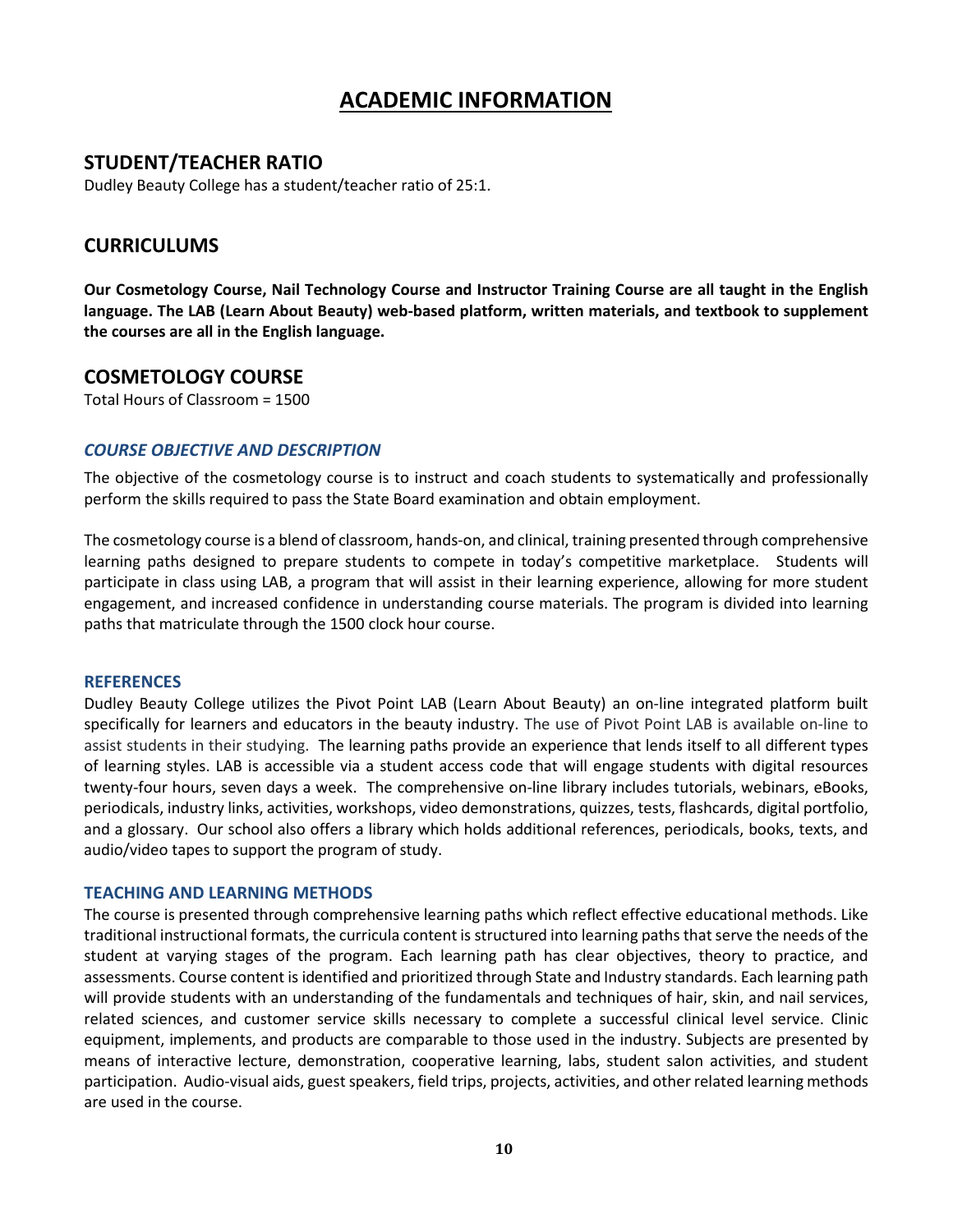#### **GRADING PROCEDURES**

The qualitative element used to determine academic progress is a reasonable system of grades as determined by assigned academic learning. Students must complete assigned academic projects, study guide/smart notes and a minimum number of practical experiences. Academic learning is automatically assessed and graded after each module of study. The instructor will login students' grades on Genesis Software.

Practical assignments are evaluated as completed and counted toward course completion only when rated as satisfactory or better (the computer system will reflect completion of the practical assignment as a 100% rating). If the performance does not meet satisfactory requirements, it is not counted, and the performance must be repeated. At least two comprehensive practical skills evaluations will be conducted during the course. Practical skills are evaluated according to text procedures and set forth in practical skills evaluation criteria adopted by the school. Students must maintain a written grade average of 75% and pass a FINAL written and practical exam prior to graduation. Students must make up failed or missed tests and incomplete assignments.

| Grade | <b>Number</b><br><b>Equivalent</b> | Performance<br><b>Equivalent</b> | <b>Grade Point</b><br><b>Equivalent</b> |
|-------|------------------------------------|----------------------------------|-----------------------------------------|
| A     | 93-100                             | <b>Excellent</b>                 | 4.0                                     |
| В     | 85-92                              | Good                             | 3.0                                     |
| C     | 75-84                              | Average                          | 2.0                                     |
| D     | 74 and below                       | <b>Not Passing</b>               | 1.0                                     |

#### **Numerical grades are considered according to the following scale:**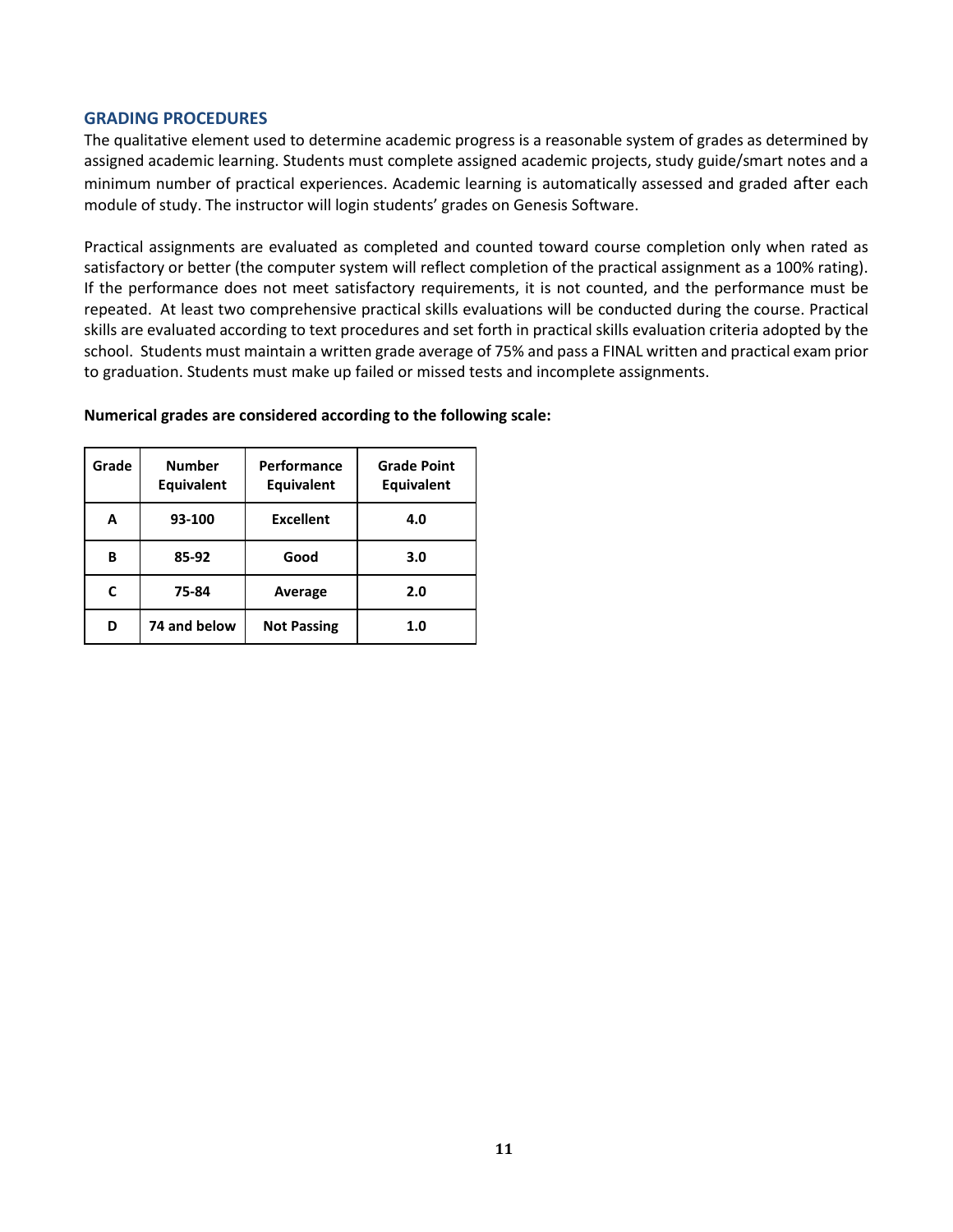#### **Theory Subjects & Practical's Classroom**

**Life Skills- Professional Ethics 40**  Healthy Body & Mind

**Ergonomics** 

Basic Communications

Communicate with Confidence

Human Relations

Resilience

#### **Business and Salesmanship 80**

Goal Setting

Job Search

Finding a Salon That Fits

Professional Relationships

- Know Your Client Market
- Build Your Clientele

The Salon Experience

Salon Ownership

Salon Operations

Retail DC Laws, State and Local Laws Rules and Regulations

# **Science 250**

- Microbiology
- Infection Control

First Aid

Building Blocks of the Human Body

The Skeletal System

The Muscular System

The Circulatory System

The Nervous System

Principles of Electricity

Electricity in Cosmetology

Matter

pH

Hair Care Product Knowledge

### **Science** 105

Hair Theory Hair Care Shampoo and Scalp Massage Theory Shampoo and Condition Guest Experience

**12**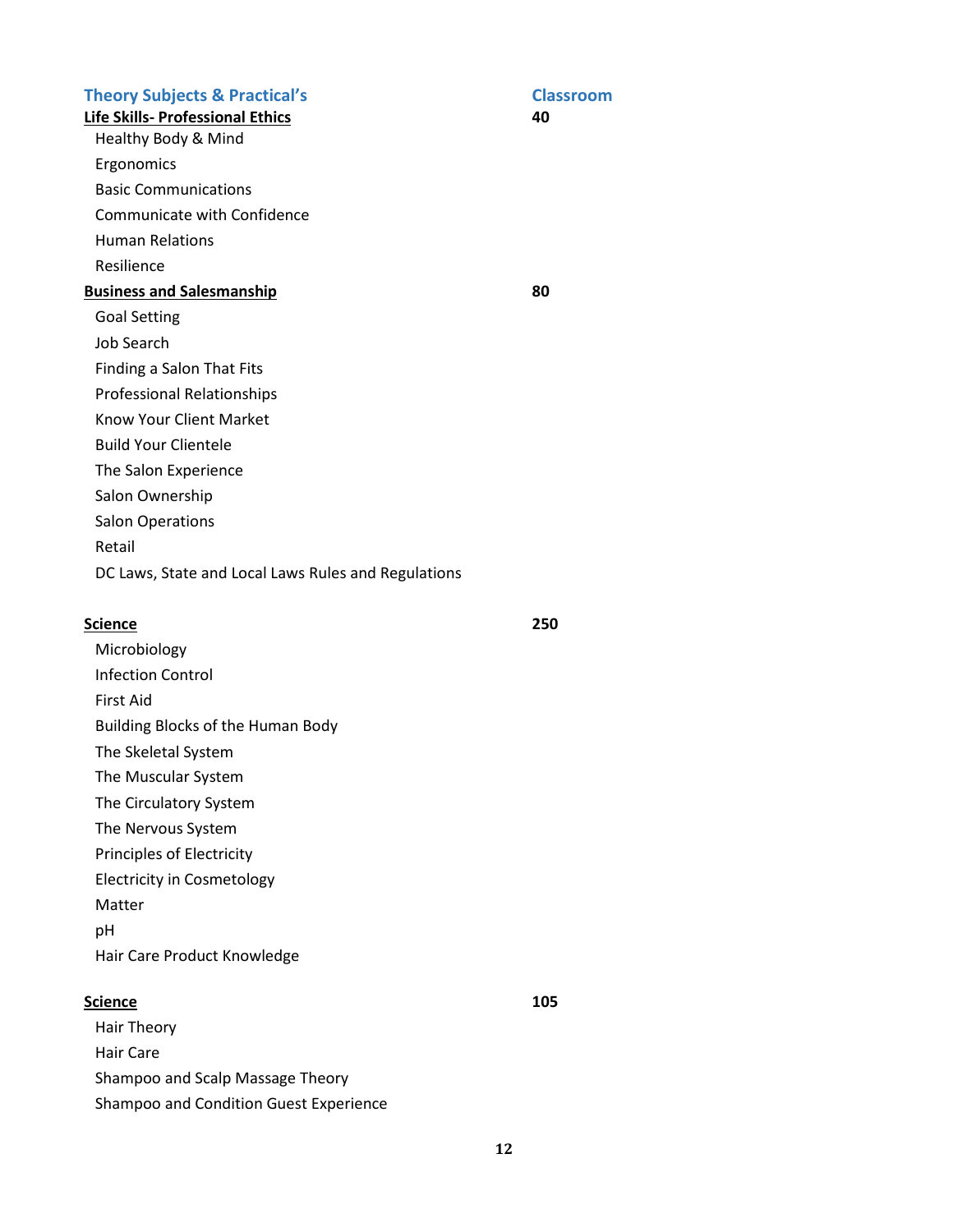### **Classroom**

| Sculpture/Cut                                    | 115 |
|--------------------------------------------------|-----|
| <b>Sculpture Theory</b>                          |     |
| <b>Sculpture Tools and Essentials</b>            |     |
| <b>Sculpture Skills</b>                          |     |
| <b>Sculpture Guest Experience</b>                |     |
| Solid Form Overview                              |     |
| <b>Graduated Form Overview</b>                   |     |
| <b>Increased Layered Overview</b>                |     |
| <b>Texturizing Techniques</b>                    |     |
| <b>Combination Form Overview</b>                 |     |
| <b>Men's Sculpture/Cut</b>                       |     |
| Men's Sculpture Overview                         |     |
| <b>Client- Centered Design</b>                   | 75  |
| <b>Design Connection</b>                         |     |
| <b>Client Considerations</b>                     |     |
| <b>Connect-Consult-Create Service Essentials</b> |     |
|                                                  |     |
|                                                  |     |
| <b>Hair Design</b>                               | 205 |
| Hair Design Theory                               |     |
| Hair design Tools and Essentials                 |     |
| Hair Design Skills                               |     |
| Hair Design Guest Experience                     |     |
| Straight Volume and Indentation                  |     |
| <b>Curvature Volume and Indentation</b>          |     |
| <b>Finger waving and Molding</b>                 |     |
| <b>Thermal Design</b>                            |     |
|                                                  |     |
| <b>Hair Design/Long Hair</b>                     | 25  |
| Long Hair Theory                                 |     |
| Long Hair Tools and Essentials                   |     |
| Long Hair Skills                                 |     |
| Long Hair Guest Experience                       |     |
| <b>Wigs and Hair Additions</b>                   | 100 |
| Wig Theory                                       |     |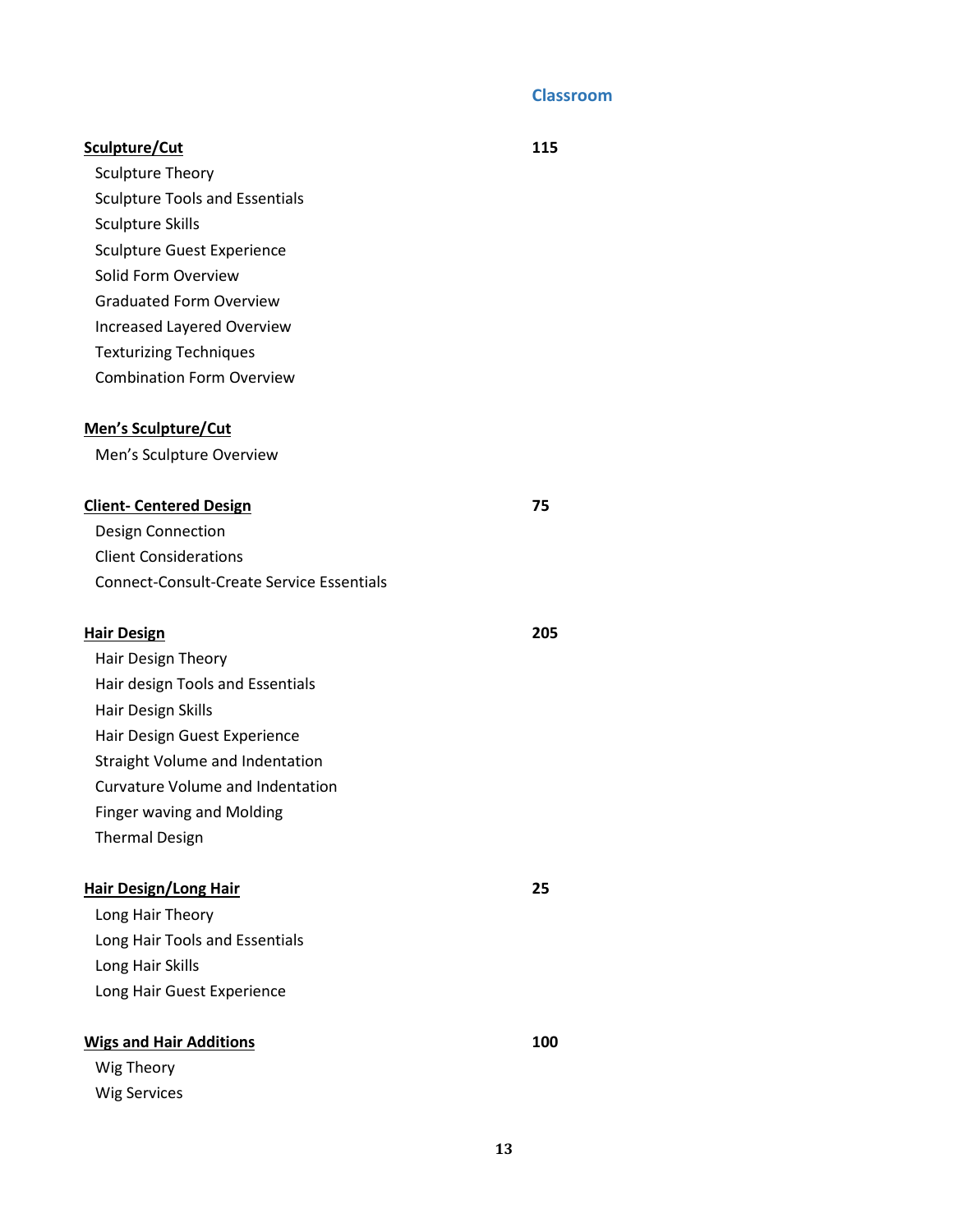Hairpieces and Hair Additions

Wig, Hairpieces and Hair Additions Essentials

#### **Classroom**

| Color                                  | 175 |
|----------------------------------------|-----|
| <b>Color Theory</b>                    |     |
| <b>Color Design</b>                    |     |
| <b>Identifying Existing Hair Color</b> |     |
| Nonoxidative Color Products            |     |
| <b>Oxidative Color Products</b>        |     |
| <b>Color Tools and Essentials</b>      |     |
| <b>Color Skills</b>                    |     |
| <b>Color Guest Experience</b>          |     |
|                                        |     |

### **Perm & Relax 205**

Perm Theory Perm Design Perm Products, Tools and Essentials Perm Skills Perm Guest Experience Relaxer Theory Relaxer Products and Essentials Relaxer Skills Relaxer Guest Experience Curl Reformation Theory

#### **Skin 75**

Skin Theory Skin Diseases and Disorders Skin Care Skin Care Guest Experience Hair Removal Hair Removal Guest Experience Makeup Theory Makeup Products and Design Makeup Guest Experience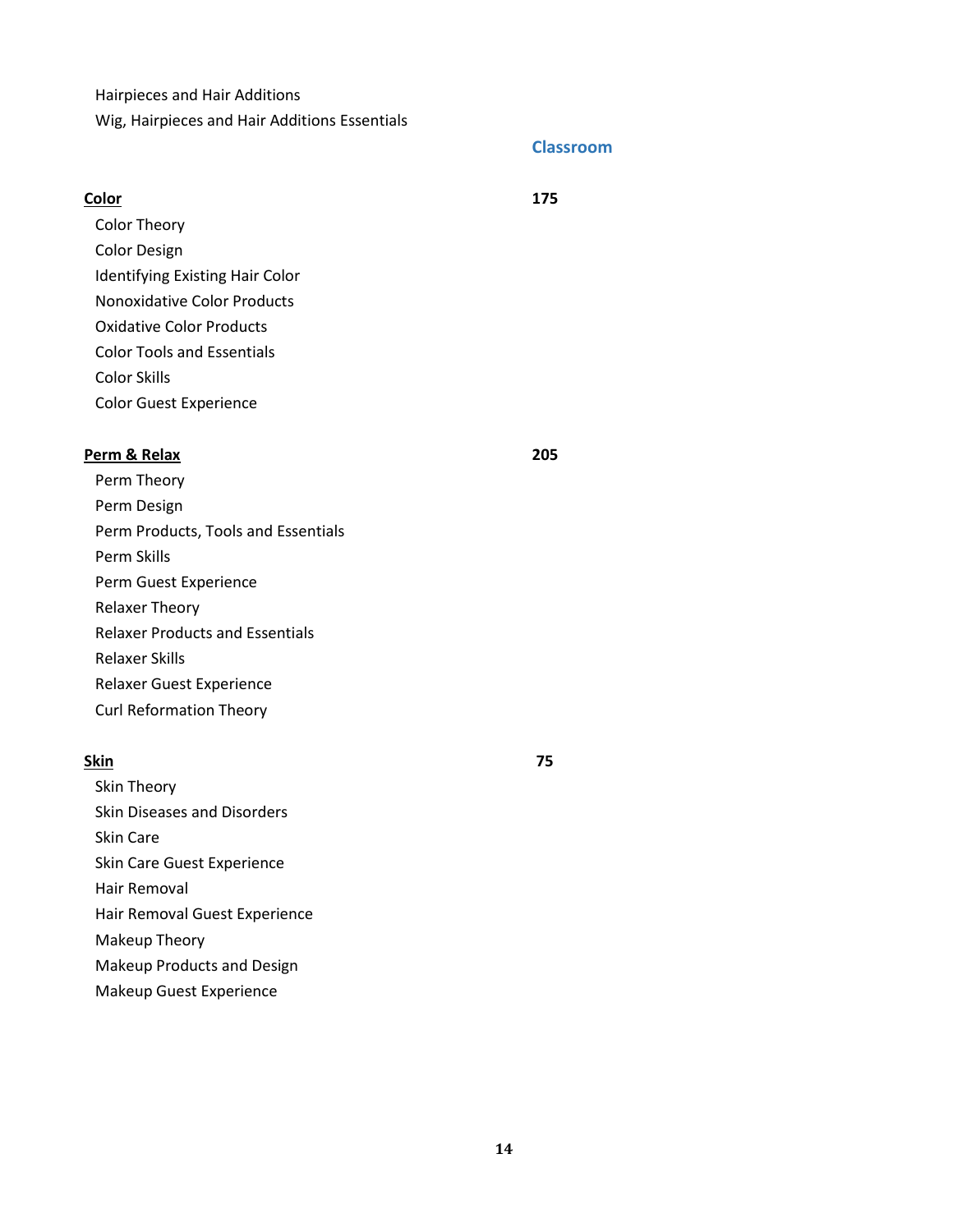#### **Classroom**

**Nails 50**  Nail Theory Natural Nails Natural Nail Products and Essentials Nail Guest Experience Artificial Nail System Products and Essentials

# <span id="page-14-0"></span>**NAIL TECHNOLOGY COURSE**

Total Hours of Classroom = 350

#### **COURSE OBJECTIVE AND DESCRIPTION**

*The objective of the Nail Technology Course is to instruct and coach students to systematically and professionally perform the skills required to pass the State Board examination and obtain employment. The Dudley Beauty College Nail Technology Course will provide a blend of classroom, and hands-on clinical training in the art and science of beautifying the nails, hands, and feet. Students will participate in Pivot Point LAB or Milady Mind Tap learning paths, customizing their learning experience, allowing for more student engagement, and increased confidence in understanding course materials. Hands-on clinical training includes techniques needed to provide proper manicure, and pedicure procedures, artificial nail extension services, disease detection, and proper safety precautions.*

*The program is divided into learning paths that matriculate through the 350-clock hour course.*

#### **REFERENCES**

The use of Pivot Point LAB is available on-line to assist students in their studying. LAB provides an experience that lends itself to all different types of learning styles and includes activities, workshops, video demonstrations, quizzes, tests, flashcards, digital portfolio, and glossary. Also, a comprehensive library of references, periodicals, books, texts, and audio/video tapes are available to support the program of study. Students should avail themselves of the opportunity to use these extensive materials.

#### **TEACHING AND LEARNING METHODS**

The course is presented through comprehensive lesson paths which reflect effective educational methods. Like traditional instructional formats, the curricula content is structured into learning paths that serve the needs of the student at varying stages of the program. Each learning path has clear objectives, theory to practice, and assessments. Each foundation topics focus on life skills, professional image, communicating for success, infection control, and the beauty business. The LAB includes nail procedural demonstrations to reinforce classroom learning.

The classroom education is provided through rubrics, a sequential set of learning steps, which address specific tasks necessary for state board preparation. Subjects are presented by means of interactive lecture, demonstration, cooperative learning, labs, student salon activities, and student participation.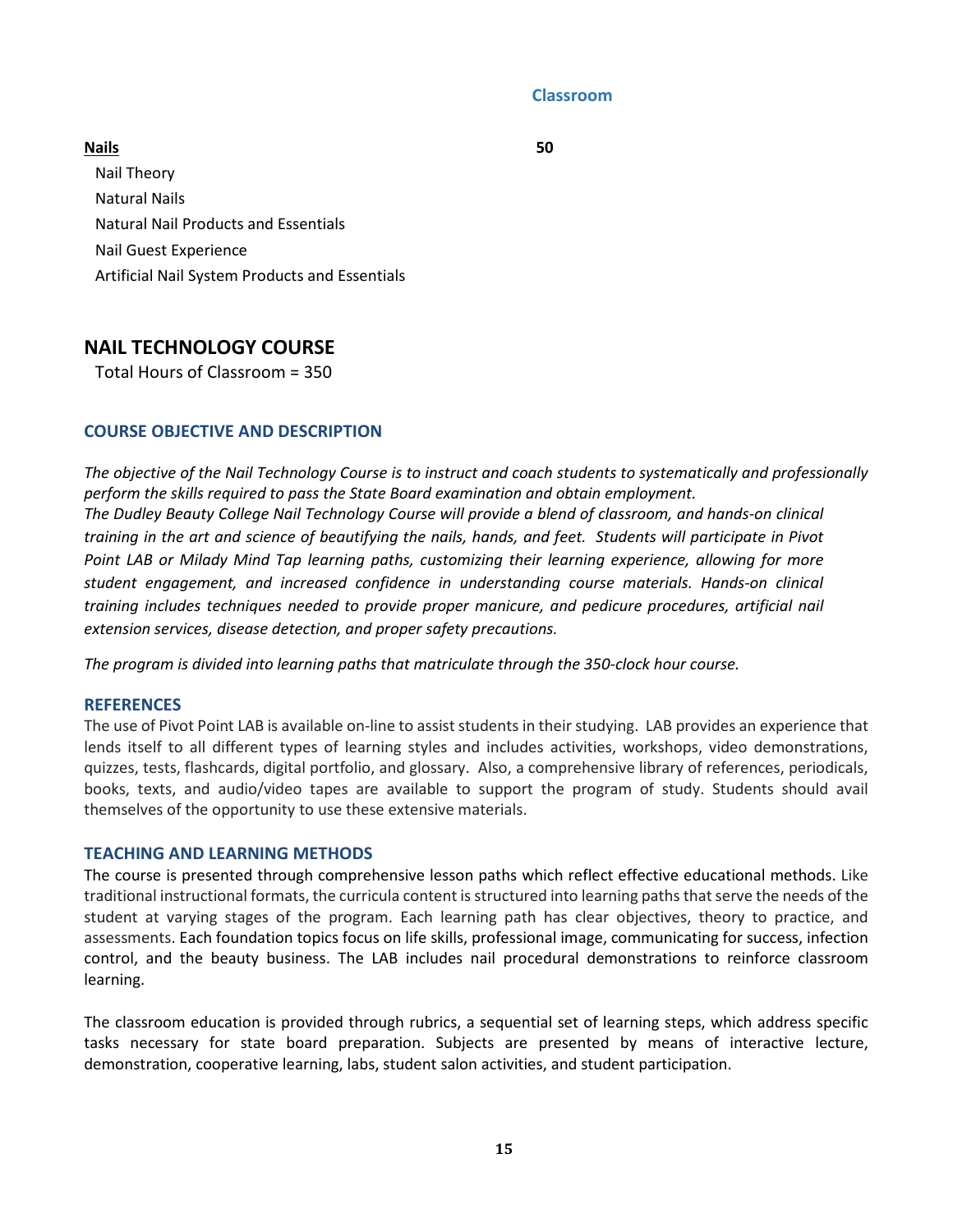#### **GRADING PROCEDURES**

The qualitative element used to determine academic progress is a reasonable system of grades as determined by assigned academic learning. Students are assigned academic learning and a minimum number of practical experiences. Academic learning is automatically assessed and graded after each module of study. The instructor will be able to have access to students' grades for test and quizzes in the online program.

Practical assignments are evaluated as completed and counted toward course completion only when rated as satisfactory or better (the computer system will reflect completion of the practical assignment as a 100% rating). If the performance does not meet satisfactory requirements, it is not counted, and the performance must be repeated. At least two comprehensive practical skills evaluations will be conducted during the course. Practical skills are evaluated according to text procedures and set forth in practical skills evaluation criteria adopted by the school. Students must maintain a written grade average of 75% and pass a FINAL written and practical exam prior to graduation. Students must make up failed or missed tests and incomplete assignments.

#### **Numerical grades are considered according to the following scale:**

| Grade | <b>Number</b><br><b>Equivalent</b> | Performance<br><b>Equivalent</b> | <b>Grade Point</b><br><b>Equivalent</b> |
|-------|------------------------------------|----------------------------------|-----------------------------------------|
| A     | 93-100                             | <b>Excellent</b>                 | 4.0                                     |
| В     | 85-92                              | Good                             | 3.0                                     |
| C     | 75-84                              | Average                          | 2.0                                     |
| D     | 74 and Below                       | <b>Not Passing</b>               | 1.0                                     |

#### **Theory Subjects & Practical's Classroom**

#### **Professional Ethics and Salesmanship 30**

- Life Skills
- Professional Image
- Communicating for Success
- The Healthy Professional
- Career Planning
- On the Job
- The Beauty Business
- History and Career Opportunities
- State and Local Laws and Rules

#### **Sanitary Rules and Sterilization 40**

- Infection Control
- Chemistry and Chemical Safety
- Electricity and Electrical Safety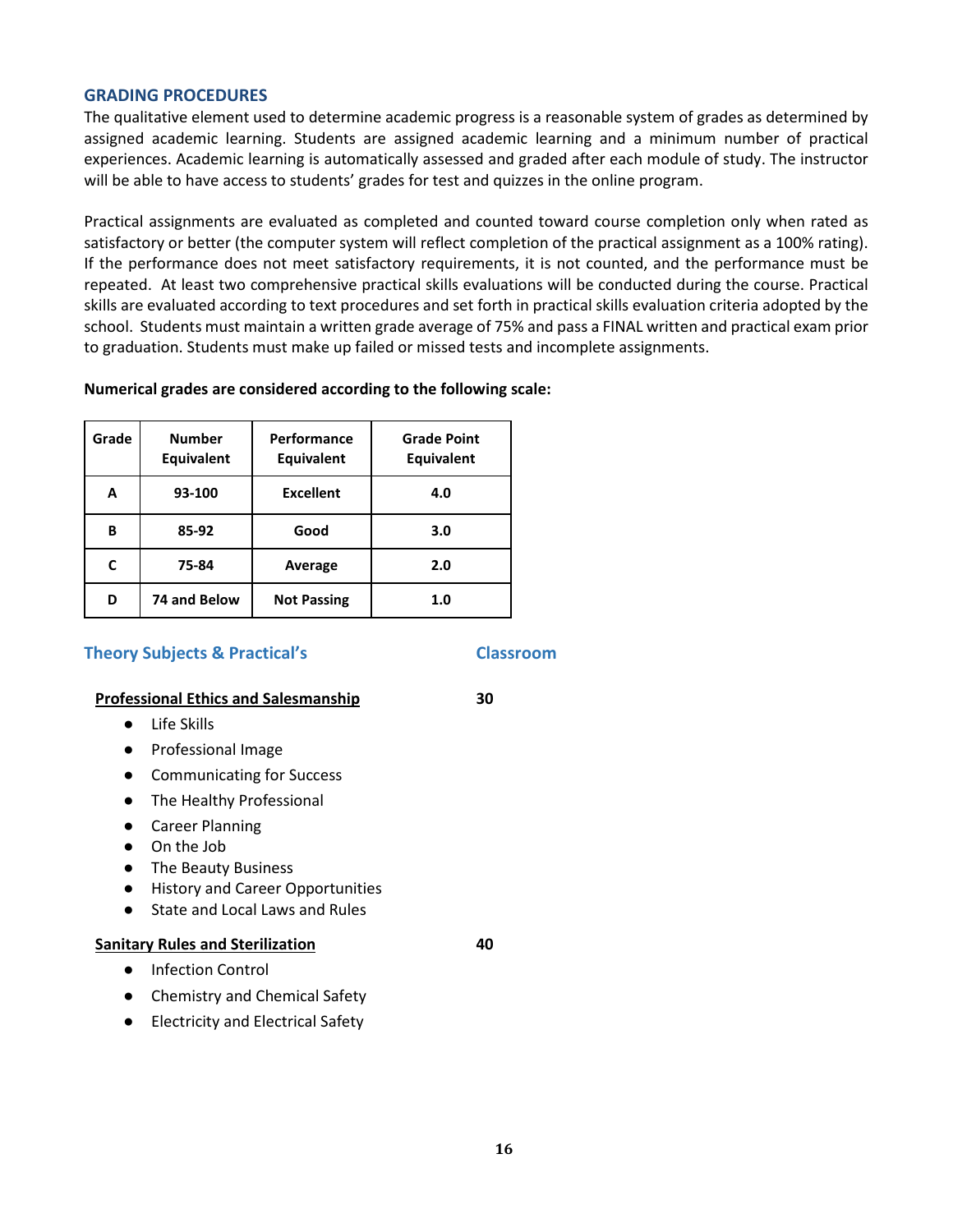# **Classroom**

|                   | <b>Bacteriology</b>                    | 30  |
|-------------------|----------------------------------------|-----|
| $\bullet$         | <b>Types of Bacteria</b>               |     |
| $\bullet$         | Classification of pathogenic bacteria  |     |
| $\bullet$         | Viruses (AIDS and COVID)               |     |
| <b>Manicuring</b> |                                        | 100 |
|                   | Trimming, Filing, and Shaping          |     |
| $\bullet$         | Polishing                              |     |
|                   | Hand and Arm Massage                   |     |
| Pedicuring        |                                        | 30  |
| $\bullet$         | Trimming, Filing, and Shaping          |     |
| $\bullet$         | Polishing                              |     |
| $\bullet$         | Foot and Leg Massage                   |     |
|                   | <b>Sculptured and Artificial Nails</b> | 120 |
|                   | Nail Tips and Forms                    |     |
| $\bullet$         | <b>Acrylic Nail Enhancements</b>       |     |
| $\bullet$         | Nail Resin Systems                     |     |
| $\bullet$         | <b>Gel Nail Enhancements</b>           |     |
| $\bullet$         | Nail Product Chemistry                 |     |
|                   | <b>Electric Filing</b>                 |     |

● Nail Art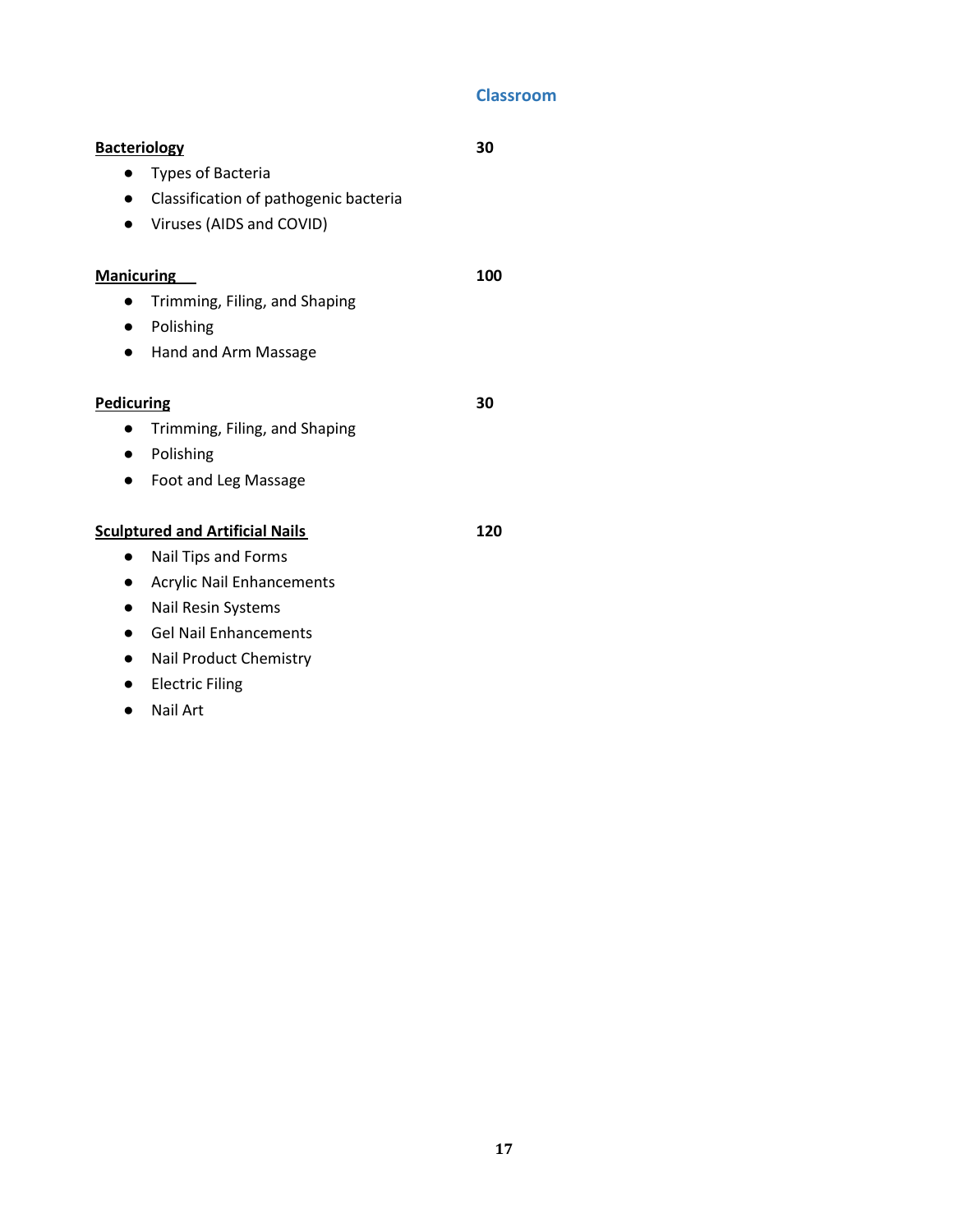# <span id="page-17-0"></span>**INSTRUCTOR TRAINING HYBRID COURSE**

**Total Hours of Classroom = 1000**

#### **COURSE OBJECTIVE AND DESCRIPTION**

*The objective of the Instructor Training Course is to develop the very finest and best qualified educators available and to make them employable and financially secure. Upon completion of the course the instructor trainee will be prepared to take the State Board Instructor Examination, instruct in a private or public vocational cosmetology school, or work as a cosmetology school administrator.*

*Our Instructor Training program uses Milady Master Educator MindTap, a web-based platform to assist in their study to teach theory and practical applications. Presented through comprehensive lesson plans, detailed workshops and classroom training our training reflects effective educational methods. The course focuses on inspiring the next generation of salon professionals to increase their productivity, promote success, and encourage professionalism.*

*The program is divided into learning paths that matriculate through the 1000 clock hour course.* 

#### **REFERENCES**

Milady Master Educator on the MindTap platform, is a web-based platform built specifically to create a strong foundation for the Instructor Trainee. The use of MindTap is available on-line to assist students in their studying. The paths provide an experience that lends itself to all different types of learning styles. Milady Master Educator teaching is accessible via a student access code that will engage the online learner with digital resources twentyfour hours, seven days a week. The comprehensive online library includes tutorials, webinars, eBooks, periodicals, industry links, activities, workshops, video demonstrations, quizzes, tests, flashcards, digital portfolio, and a glossary. Our school also offers a library which holds Pivot Point Mindful Teaching, additional references, periodicals, books, texts, and audio/video tapes to support the program of study.

#### **TEACHING AND LEARNING METHODS**

The course is presented through comprehensive learning paths which reflect effective educational methods. Like traditional instructional formats, the curricula content is structured into learning paths that serve the needs of the student at varying stages of the program. Each learning path has clear objectives, theory to practice, and assessments. Course content is identified and prioritized through State and Industry standards. Each learning path will provide students with an understanding of the fundamentals and techniques of hair, skin, and nail services, related sciences, and customer service skills necessary to complete a successful clinical level service. Clinic equipment, implements, and products are comparable to those used in the industry. Subjects are presented by means of interactive lecture, demonstration, cooperative learning, labs, student salon activities, and student participation. Audio-visual aids, guest speakers, field trips, projects, activities, and other related learning methods are used in the course.

#### **GRADING PROCEDURES**

The qualitative element used to determine academic progress is a reasonable system of grades as determined by assigned academic learning. Students must complete assigned academic projects, study guide/smart notes and a minimum number of practical experiences. Academic learning is automatically assessed and graded after each module of study. The instructor will login students' grades on the Genesis Software.

Practical assignments are evaluated as completed and counted toward course completion only when rated as satisfactory or better (the computer system will reflect completion of the practical assignment as a 100% rating). If the performance does not meet satisfactory requirements, it is not counted, and the performance must be repeated. At least two comprehensive practical skills evaluations will be conducted during the course. Practical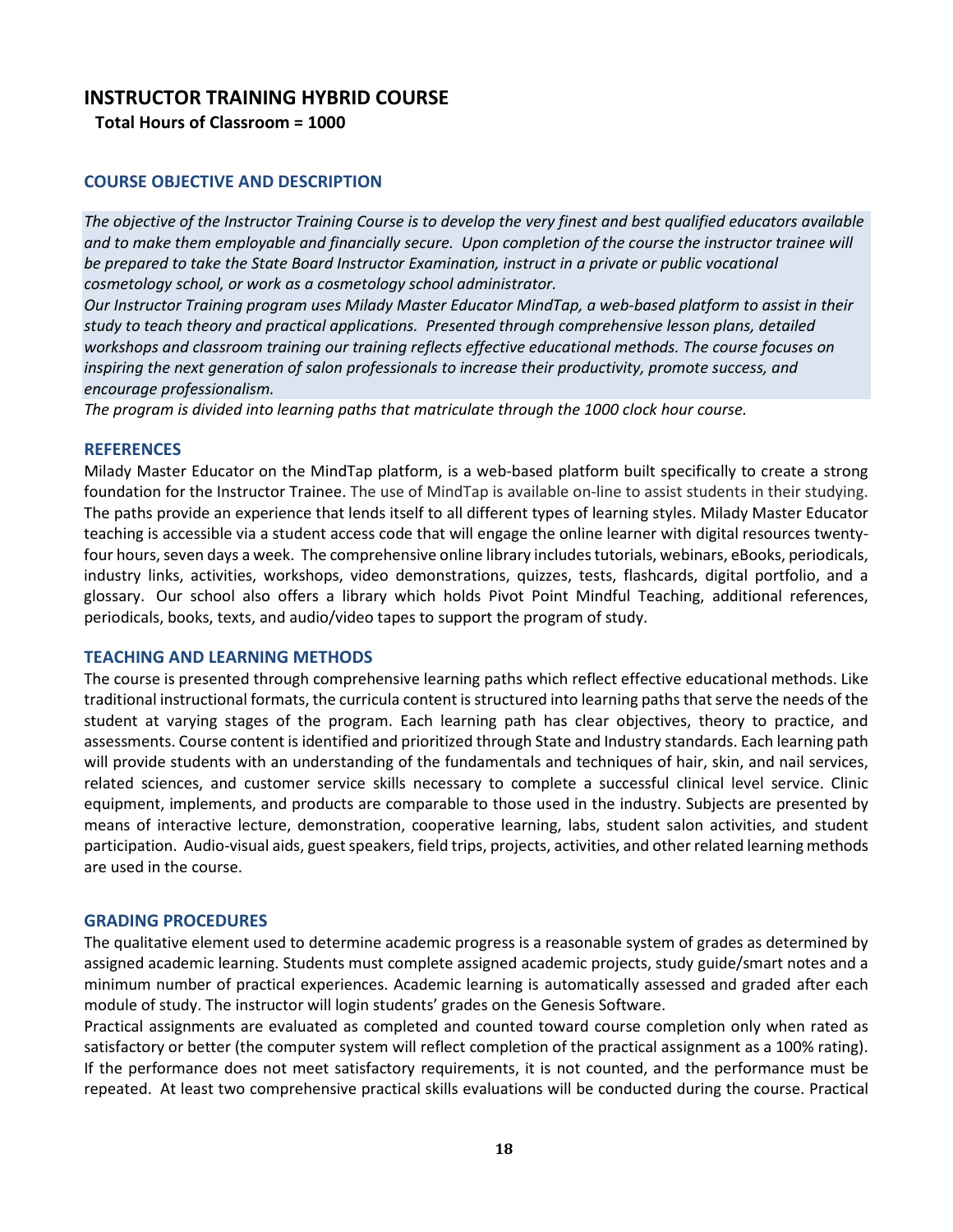**19**

skills are evaluated according to text procedures and set forth in practical skills evaluation criteria adopted by the school. Students must maintain a written grade average of 75% and pass a FINAL written and practical exam prior to graduation. Students must make up failed or missed tests and incomplete assignments.

| Grade | Number Equivalent | Performance Equivalent | <b>Grade Point Equivalent</b> |
|-------|-------------------|------------------------|-------------------------------|
|       | 93-100            | Excellent              | 4.0                           |
| В     | 85-92             | Good                   | 3.0                           |
|       | 75-84             | Average                | 2.0                           |
|       | 74 and below      | <b>Not Passing</b>     | 1.0                           |

# **Theory Units of Instruction Classroom** Classroom

| Cosmetology Practical Procedures and Theory<br>$\bullet$<br>Specialty Cosmetology Practical Procedures and Theory                                                                                                                                                       | 255 |
|-------------------------------------------------------------------------------------------------------------------------------------------------------------------------------------------------------------------------------------------------------------------------|-----|
| <b>Course Outline and Development</b><br>Basic Teaching Methods and Principles of Preparing Lessons Plans<br>Oral, Written and Performance Testing Safety Measures                                                                                                      | 155 |
| Cosmetology Specialty Cosmetology Business and Law<br>DC Law and Regulations<br>$\bullet$<br>Salon Management<br>$\bullet$<br><b>Ethnics and Salesmanship</b><br>$\bullet$                                                                                              | 90  |
| Teaching<br>Using Computers in Cosmetology Specialty Cosmetology<br>$\bullet$<br>Supervision and Training of students in a laboratory setting<br>٠<br>Cosmetology Practical Procedures and Theory<br>$\bullet$<br>Specialty Cosmetology Practical Procedures and Theory | 200 |
| <b>Practice Teaching</b>                                                                                                                                                                                                                                                | 300 |

# <span id="page-18-0"></span>**GRADING STANDARDS**

Tests based upon theory work and practical assignments will be administered periodically. The results will be issued on an alphabetic and/or numeric basis. The minimum passing score will be 75%. Students whose combined grade average falls below 75% will be placed on probation in accordance with the Schedule as outlined in the Satisfactory Progress Policy.

### **The following grade scale will be used:**

| Grade | Number Equivalent | Performance Equivalent | <b>Grade Point Equivalent</b> |
|-------|-------------------|------------------------|-------------------------------|
| A     | 93-100            | Excellent              | 4.0                           |
|       | 85-92             | Good                   |                               |
|       | 75-84             | Average                |                               |
|       | 74 and below      | <b>Not Passing</b>     |                               |

# <span id="page-18-1"></span>**SATISFACTORY ACADEMIC PROGRESS POLICY**

The Satisfactory Academic Progress Policy is consistently applied to all students enrolled in a specific program and scheduled for a particular category of attendance (part-time/full-time) and is a NACCAS approved program. The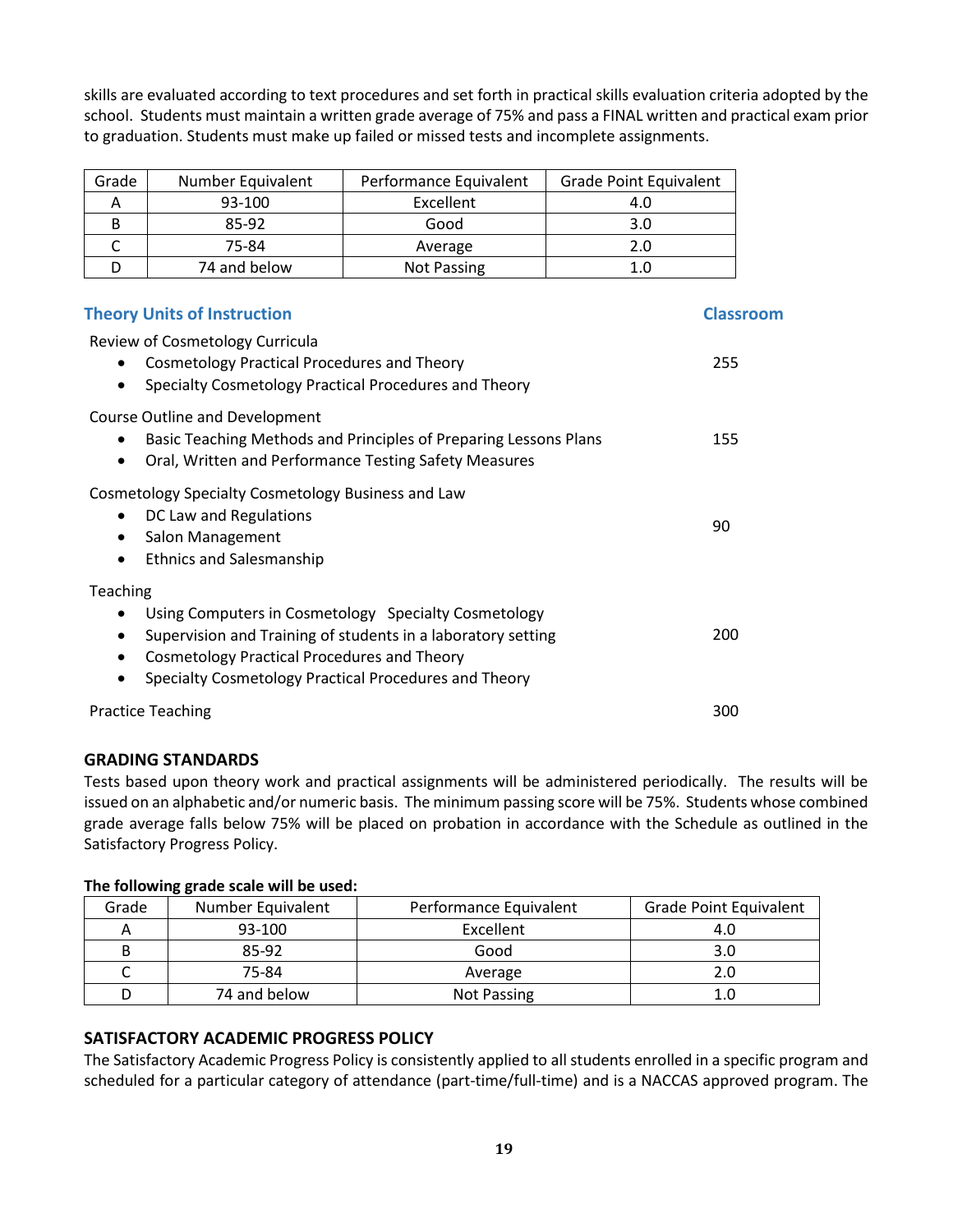Satisfactory Academic Progress Policy is provided to all applicants prior to enrollment. Satisfactory progress in academic work and attendance is a requirement for all students enrolled.

#### <span id="page-19-0"></span>**ATTENDANCE PROGRESS**

Students are required to attend a minimum of 67% of the hours possible based on the applicable attendance schedule to be considered maintaining satisfactory attendance progress. Evaluations are conducted at the end of each evaluation period to determine if the student has met the minimum requirements. The attendance percentage is determined by dividing the total hours accrued by the total number of hours scheduled. At the end of each evaluation period, the school will determine if the student has maintained at least 67% cumulative attendance since the beginning of the course which indicates that, given the same attendance rate, the student will graduate within the maximum time frame allowed.

#### <span id="page-19-1"></span>**ACADEMIC PROGRESS**

The qualitative element used to determine academic progress is a reasonable system of grades as determined by assigned academic learning. Students are assigned academic learning and a minimum number of practical experiences. Academic learning is evaluated after each unit of study. Practical assignments are evaluated as completed and counted toward course completion only when rated as satisfactory or better (the computer system will reflect completion of the practical assignment as a 100% rating). If the performance does not meet satisfactory requirements, it is not counted, and the performance must be repeated. At least two comprehensive practical skills evaluations will be conducted during study. Practical skills are evaluated according to text procedures and set forth in practical skills evaluation criteria adopted by the school. Students must maintain a written grade average of 75% and pass a FINAL written and practical exam prior to graduation. Students must make up failed or missed tests and incomplete assignments.

All work will be graded according to the following scale:

| <b>QUALITY</b>        | <b>PERCENTAGE SYSTEM</b> |
|-----------------------|--------------------------|
| <b>Excellent</b>      | 93% to 100%              |
| Good                  | 85% to 92%               |
| Satisfactory          | 75% to 84%               |
| <b>Unsatisfactory</b> | 74% and below            |

#### <span id="page-19-2"></span>**DETERMINATION OF PROGRESS**

Dudley Beauty College establishes the total length, measured in clock hours or competencies, and corresponding academic year of each course or program offered. Monitoring of academics and attendance will be conducted according to the student's evaluation period. Evaluation periods will be based on actual hours attended. Students are evaluated for Satisfactory Academic Progress as follows:

- Cosmetology Course- 450, 900, 1200 clocked (actual) hours (0-900 hours  $1<sup>st</sup>$  academic year, 600 hours  $2<sup>nd</sup>$ academic year)
- Nail Technology Course 175 clocked (actual) hours (0-350 hours  $1<sup>st</sup>$  academic year)
- Instructor Training Course 250, 500, 750 clocked (actual) hours (0-900 hours 1<sup>st</sup> academic year, 100 hours 2<sup>nd</sup> academic year)

Students meeting minimum requirements (academics and attendance) at evaluation will be considered making satisfactory progress until the next scheduled valuation. For a student to be considered making satisfactory progress as of course midpoint, the student must meet both attendance and academic minimum requirements on at least one evaluation by the midpoint of the course.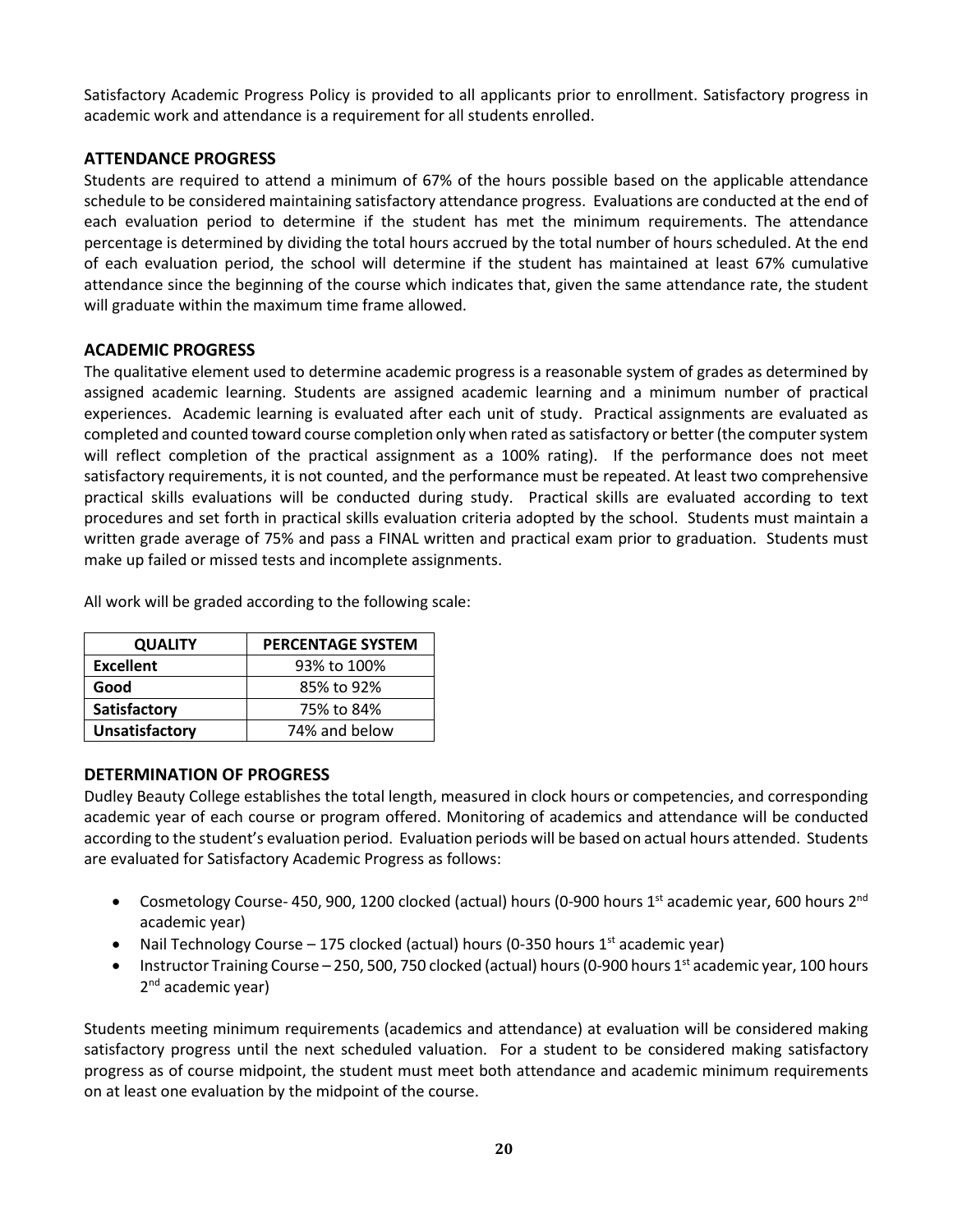#### <span id="page-20-0"></span>**RECORDS OF PROGRESS**

Records of progress are kept by the institution on veteran and non-veteran students alike. Progress records are furnished to the students, veterans, and non-veterans at the end of each scheduled evaluation period. As soon as grades are determined for the evaluation period, a report will be given to the student.

#### <span id="page-20-1"></span>**WARNING**

Students who fail to meet minimum requirements for attendance or academic progress are placed on warning and considered to be making satisfactory academic progress while during the warning period. The student will be advised in writing on the actions required to attain satisfactory academic progress by the next evaluation. If at the end of the warning period, the student has still not met both the attendance and academic requirements, he/she may be placed on probation.

#### <span id="page-20-2"></span>**PROBATION**

Students who fail to meet minimum requirements for attendance or academic progress after the warning period will be placed on probation and considered to be making satisfactory academic progress while during the probationary period, if the student appeals the decision, and prevails upon appeal. Additionally, only students who have the ability to meet the Satisfactory Academic Progress Policy standards by the end of the evaluation period may be placed on probation. Students placed on an academic plan must be able to meet requirements set forth in the academic plan by the end of the next evaluation period. Students who are progressing according to their specific academic plan will be considered making Satisfactory Academic Progress. The student will be advised in writing of the actions required to attain satisfactory academic progress by the next evaluation. If at the end of the probationary period, the student has still not met both the attendance and academic requirements required for satisfactory academic progress or by the academic plan, he/she will be determined as NOT making satisfactory academic progress.

#### <span id="page-20-3"></span>**RE-ESTABLISHMENT OF SATISFACTORY ACADEMIC PROGRESS**

Students may re-establish satisfactory academic progress, by meeting minimum attendance and academic requirements by the end of the warning or probationary period.

#### <span id="page-20-4"></span>**MAXIMUM TIME**

The maximum time a student must complete either course is 1.5 times the required completion time. Students who exceed maximum time frame are permitted to complete the program and will be charged overtime of \$11.00 per hour for Cosmetology, \$5.50 per hour for Instructor Training Course, \$8.50 per hour for Nail Technology. The maximum time (which does not exceed 150% of course length) allowed for students to complete each course at satisfactory academic progress is stated below:

| Course                                                         | <b>Maximum Time Allowed</b> |                        |
|----------------------------------------------------------------|-----------------------------|------------------------|
|                                                                | Weeks                       | <b>Scheduled Hours</b> |
| Cosmetology Course (Full time, 32 hrs./wk.) -1500 Hours        | 47                          | 2250                   |
| Cosmetology Course (Part time, 24 hrs./wk.) -1500 Hours        | 62.5                        | 2250                   |
| Nail Technology Course (Part time, 20 hrs./wk.) -350 Hours     | 17.5                        | 525                    |
| Instructor Training Course (Full time, 32 hrs./wk.)-1000 Hours | 31                          | 1500                   |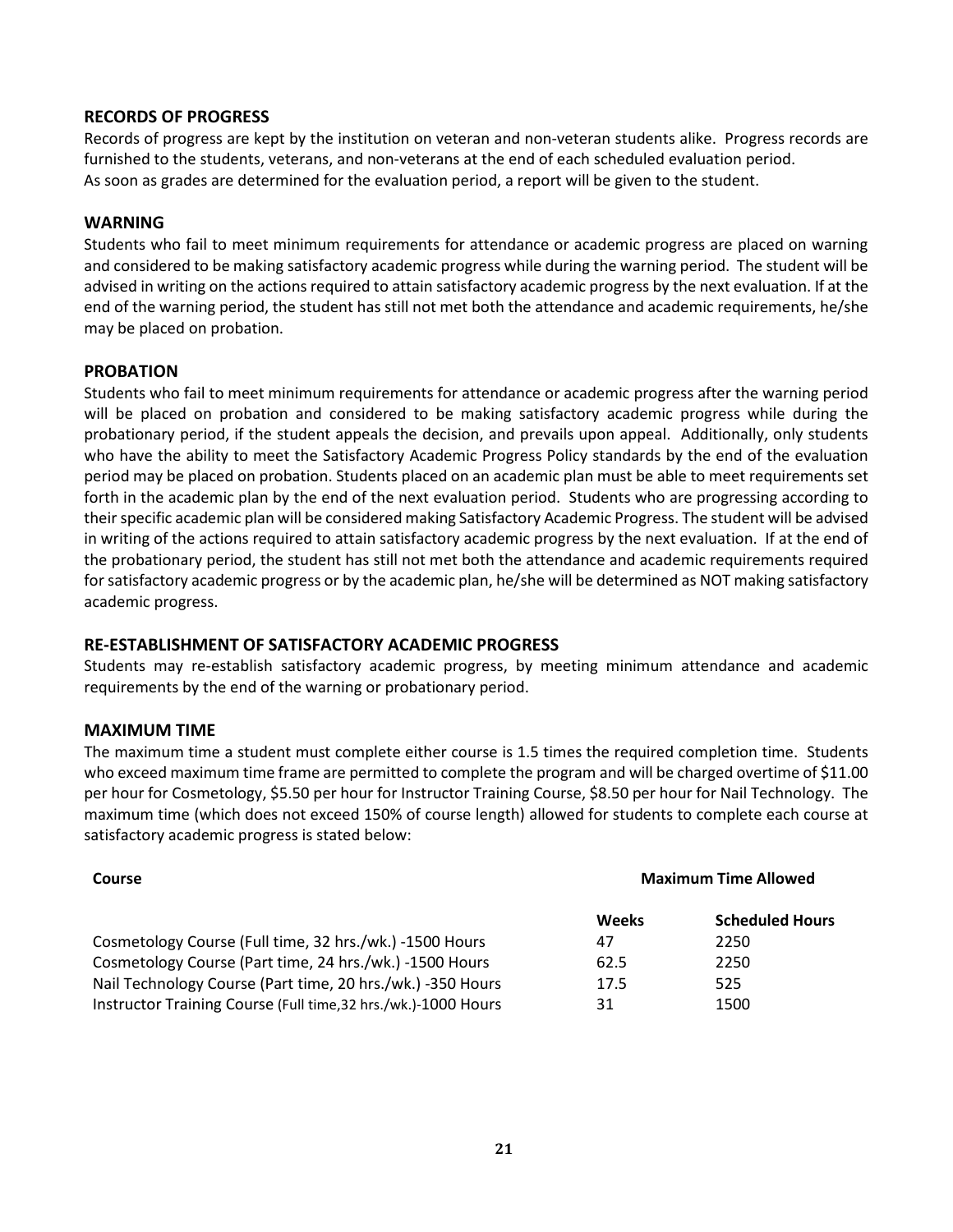The maximum time allowed for transfer students who need less than the full course requirements or part-time students will be determined based on 67% of the scheduled contracted hours.

#### <span id="page-21-0"></span>**NONCREDIT, REMEDIAL COURSES, REPETITIONS**

Noncredit, remedial courses, and repetitions do not apply to this institution. Therefore, these items have no effect upon the school's satisfactory academic progress standards.

#### <span id="page-21-1"></span>**INTERRUPTIONS, COURSE, INCOMPLETES, WITHDRAWALS**

If enrollment is temporarily interrupted for a Leave of Absence, the student will return to school in the same progress status as prior to the leave of absence. Hours elapsed during a leave of absence will extend the student's contract period and maximum time frame by the same number of days taken in the leave of absence and will not be included in the student's cumulative attendance percentage calculation. Students who withdraw prior to completion of the course and wish to re-enroll will return in the same satisfactory academic progress status as at the time of withdrawal.

### <span id="page-21-2"></span>**APPEAL PROCEDURE**

If a student is not making satisfactory academic progress, the student may appeal the determination within ten calendar days. Reasons for which students may appeal a negative progress determination include death of a relative, an injury or illness of the student, or any other allowable special or mitigating circumstance. The student must submit a written appeal to the school on the designated form describing why they failed to meet satisfactory academic progress standards, along with supporting documentation of the reasons why the determination should be reversed. This information should include what has changed about the student's situation that will allow them to achieve Satisfactory Academic Progress by the next evaluation point. Appeal documents will be reviewed, and a decision will be made and reported to the student within 30 calendar days. The appeal and decision documents will be retained in the student file. If the student prevails upon appeal, the satisfactory academic progress determination will be reversed and federal financial aid will be reinstated, if applicable.

#### <span id="page-21-3"></span>**TRANSFER HOURS**

Regarding Satisfactory Academic Progress, a student's transfer hours will be counted as both attempted and earned hours for the purpose of determining when the allowable maximum time frame has been exhausted. SAP evaluation periods are based on actual contracted hours at Dudley Beauty College.

### <span id="page-21-4"></span>**STUDENT RECORDS**

- a. Students have the right to gain access to their cumulative records by appointment under the supervision of an administrative staff member.
- b. Information pertaining to student's cumulative records will be released only upon the written instructions by the student to parent(s) and/or guardian(s) if the student is a **dependent minor**, in accordance with the Family Right to Privacy Act of 1974-Public Law 93.579. If the student is a dependent minor, the parent(s) or guardian(s) are afforded the right to gain access to the student's records as outlined in "A" above.
- c. Records may not be changed or deleted during the process of inspection and review. The student shall be advised of his/her rights and the procedure to challenge any portion of the school record.
- d. With the exception of unresolved audit or program review questions, all records are retained for six (6) years.
- e. Regulatory agencies and accrediting agencies have the right to access files.

#### <span id="page-21-5"></span>**TRANSCRIPTS OF RECORDS**

Requests for transcripts of students' records should be addressed to the Administrative Office.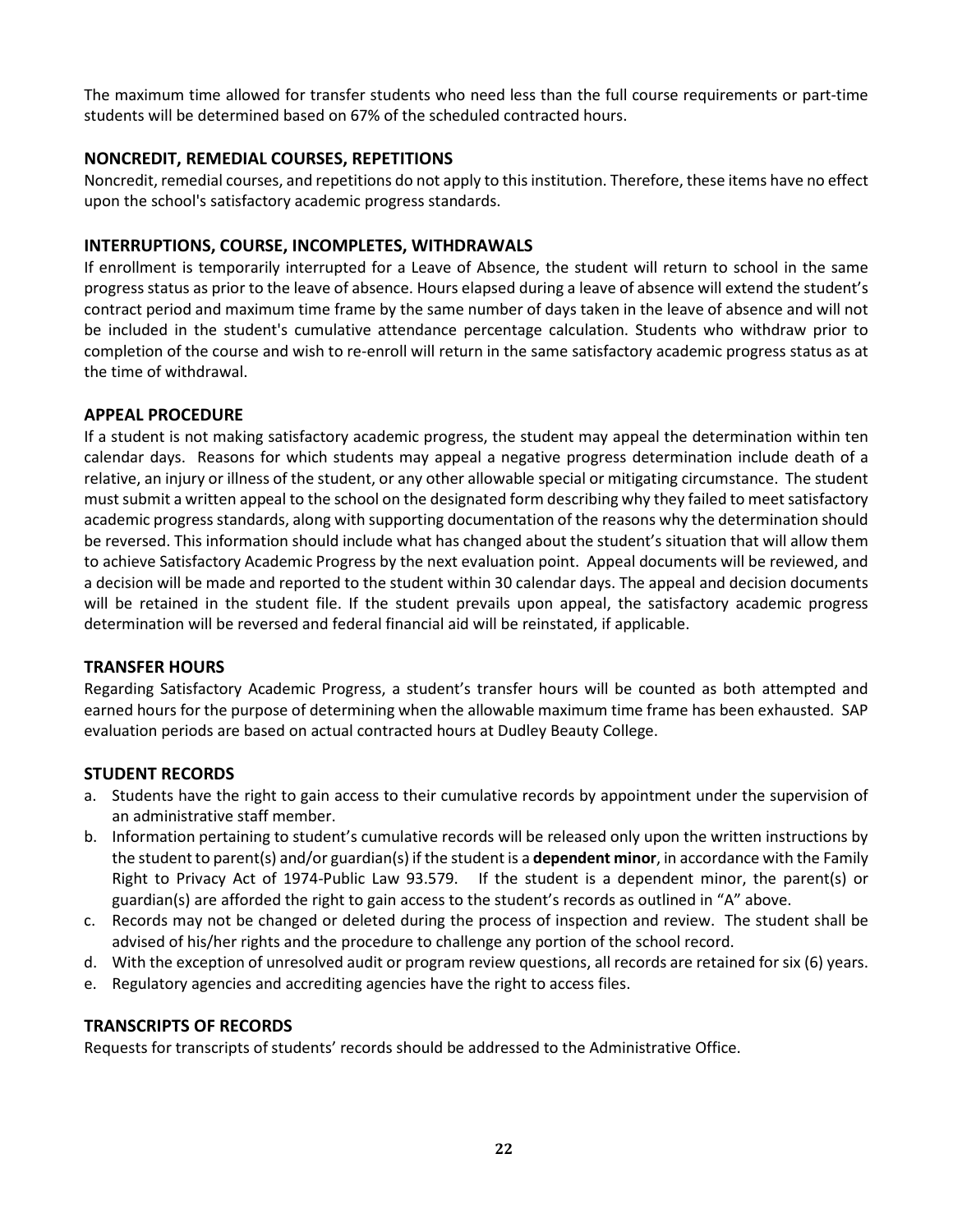### <span id="page-22-0"></span>**CHANGE OF NAME AND ADDRESS**

It is the obligation of every student to notify the Administrative Office of any change in name or address. Failure to do so can cause serious delay in the handling of student records and in notification of emergencies at home.

### <span id="page-22-1"></span>**CLASSIFICATION OF STUDENTS**

Students are classified on the basis of the number of hours they have completed and their satisfactory academic progress reports.

If a student does not have a 75% grade average and 67% attendance average, they will not be allowed to advance to the next level.

#### <span id="page-22-2"></span>**GRADUATION REQUIREMENTS**

The graduation requirements of Dudley Beauty College have been established in accordance with the DC Board of Cosmetology. The required hours of graduation for each course of study offered are as follows:

|           | • Cosmetology Course          | 1500 hours |
|-----------|-------------------------------|------------|
| $\bullet$ | <b>Nail Technology Course</b> | 350 hours  |
|           |                               |            |

• **Instructor Training Course 1000 hours**

#### **A certified diploma of graduation will be granted to students who have:**

- 1. Completed the number of hours required for the chosen course of study.
- 2. Maintained a minimum of 75% for both theory and practical skills.
- 3. Completed all online assignments and practical requirements.
- 4. Fulfilled financial commitments to the school. Student is considered a graduate with a financial arrangement; however, hours are released upon completion of payment obligation.

### <span id="page-22-3"></span>**STATE REQUIREMENTS FOR LICENSURE**

The District of Columbia Board of Barbering & Cosmetology requires 1500 clock hours of training for Cosmetology, 1000 hours for Instructor Training and 350 hours for Nail Technology. These hours are distributed between theory and clinical services. They are to be completed during each selected program's time frame at an approved School of Cosmetology.

### <span id="page-22-4"></span>**INDEBTEDNESS TO THE SCHOOL**

No diploma, certificate or transcript will be issued to a student who has not made a satisfactory settlement or payment arrangement with the school for all indebtedness to the institution.

### <span id="page-22-5"></span>**ATTENDANCE INFORMATION**

Regular and punctual class attendance is the responsibility of the individual student. The student is also expected to have sufficient maturity to assume the responsibility for regular attendance and to accept the consequences of their absence(s).

### <span id="page-22-6"></span>**ATTENDANCE REQUIREMENTS**

All full-time students are scheduled to be in attendance four (6) hours per day and (8) hours one (1) day per week for a total of thirty-two (32) hours per week. In order to meet satisfactory progress, each full-time student MUST be in attendance at least 67% of the scheduled attendance time, 128-144 hours per month (see Satisfactory Progress Policy).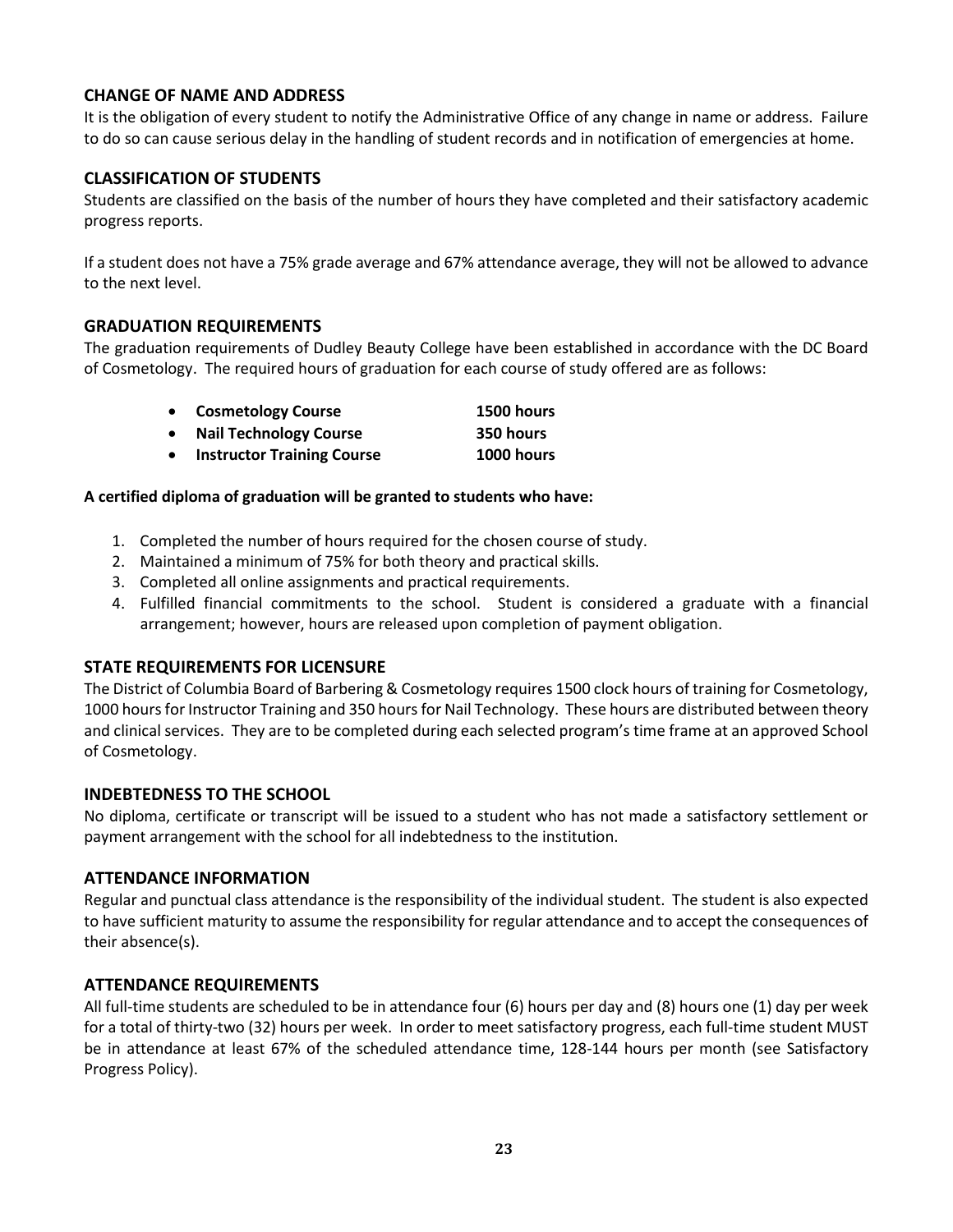All part-time students are scheduled to be in attendance four (4) hours per day three to four days per week and (8) hours (1) day per week for a total of 20 to 24 hours per week. In order to meet satisfactory progress, each part-time student MUST be in attendance at least 53-72 hours per month (see Satisfactory Progress Policy).

| <b>Full-Time Day Classes</b>     |                               |                               |                               |                 |                 |  |
|----------------------------------|-------------------------------|-------------------------------|-------------------------------|-----------------|-----------------|--|
| <b>Monday</b>                    | <b>Tuesday</b>                | <b>Wednesday</b>              | <b>Thursday</b>               | <b>Friday</b>   | <b>Saturday</b> |  |
| $\mathbf{X}$                     | $9$ am $-4$ pm                | $9$ am $-$ 4 pm               | $9$ am $-$ 4 pm               | $9$ am $-$ 4 pm | $8 am - 5 pm$   |  |
|                                  |                               |                               |                               |                 |                 |  |
|                                  | <b>Part-Time Day Classes</b>  |                               |                               |                 |                 |  |
| X                                | $9$ am $-1$ pm                | $9$ am $-1$ pm                | $9$ am $-1$ pm                | $9$ am $-1$ pm  | $8$ am $-5$ pm  |  |
| X                                | $9 am - 2 pm$                 | $9$ am $-2$ pm                | $9 am - 2 pm$                 | $9$ am $-2$ pm  |                 |  |
|                                  |                               |                               |                               |                 |                 |  |
| <b>Part-Time Evening Classes</b> |                               |                               |                               |                 |                 |  |
| $6 \text{ pm} - 10 \text{pm}$    | $6 \text{ pm} - 10 \text{pm}$ | $6 \text{ pm} - 10 \text{pm}$ | $6 \text{ pm} - 10 \text{pm}$ | X               | $8$ am $-5$ pm  |  |

### <span id="page-23-0"></span>**SCHOOL HOURS WEEKLY SCHEDULE**

#### <span id="page-23-1"></span>**ACADEMIC YEAR**

Dudley Beauty College has determined that an academic year is the successful completion of 900 clock hours.

#### <span id="page-23-2"></span>**CLOCK HOURS**

Dudley Beauty College is designated to be a clock hour institution for defining program length. A clock hour is equal to 50 minutes of instruction within a 60-minute period in the classroom or on the clinic floor.

#### <span id="page-23-3"></span>**CLASS SIZE**

Class size is limited to provide adequate personal instruction in the classroom and on the clinic floor. The instructor works with the students on an individual basis when necessary. In general, the average class size is 25 students to 1 instructor.

#### <span id="page-23-4"></span>**TARDINESS**

Any student not physically present at the start of the class period will be considered tardy. If a student is going to be late, they must notify the school by 8:15 am (day students) or 5:45 pm (evening students). When they are late, their times will be calculated to the nearest quarter hour. Monday – Thursday evening students must clock in before 7 pm to attend class for the evening. Day students must clock in before 10 am on Tuesday - Saturday to attend class. Students will be notified if weather conditions require school to be late or closed.

#### <span id="page-23-5"></span>**ABSENTEEISM**

If a student is absent for a test or an assignment due date, the student must take test or turn in an assignment the next day of their return. It is the student's responsibility to make arrangements with their instructor to make up a test and/or turn in assignment. If the test is not made up within three days or the assignment not completed, the student will receive a zero grade. A student may not be eligible to progress to the next phase of their education unless all unit tests, assignments and workbook chapters are completed.

#### <span id="page-23-6"></span>**ATTENDANCE REINSTATEMENT**

A student whose enrollment is terminated for violation of the attendance policy may not re-enter before the start of the next grading period. A student who has been terminated for a violation of the attendance policy can only be readmitted once. Students who are terminated must re-enter in the same status in place at the time of termination. For instance, a student terminated for failing to meet SAP standards would re-enter in an unsatisfactory progress status, not automatically be placed on probation.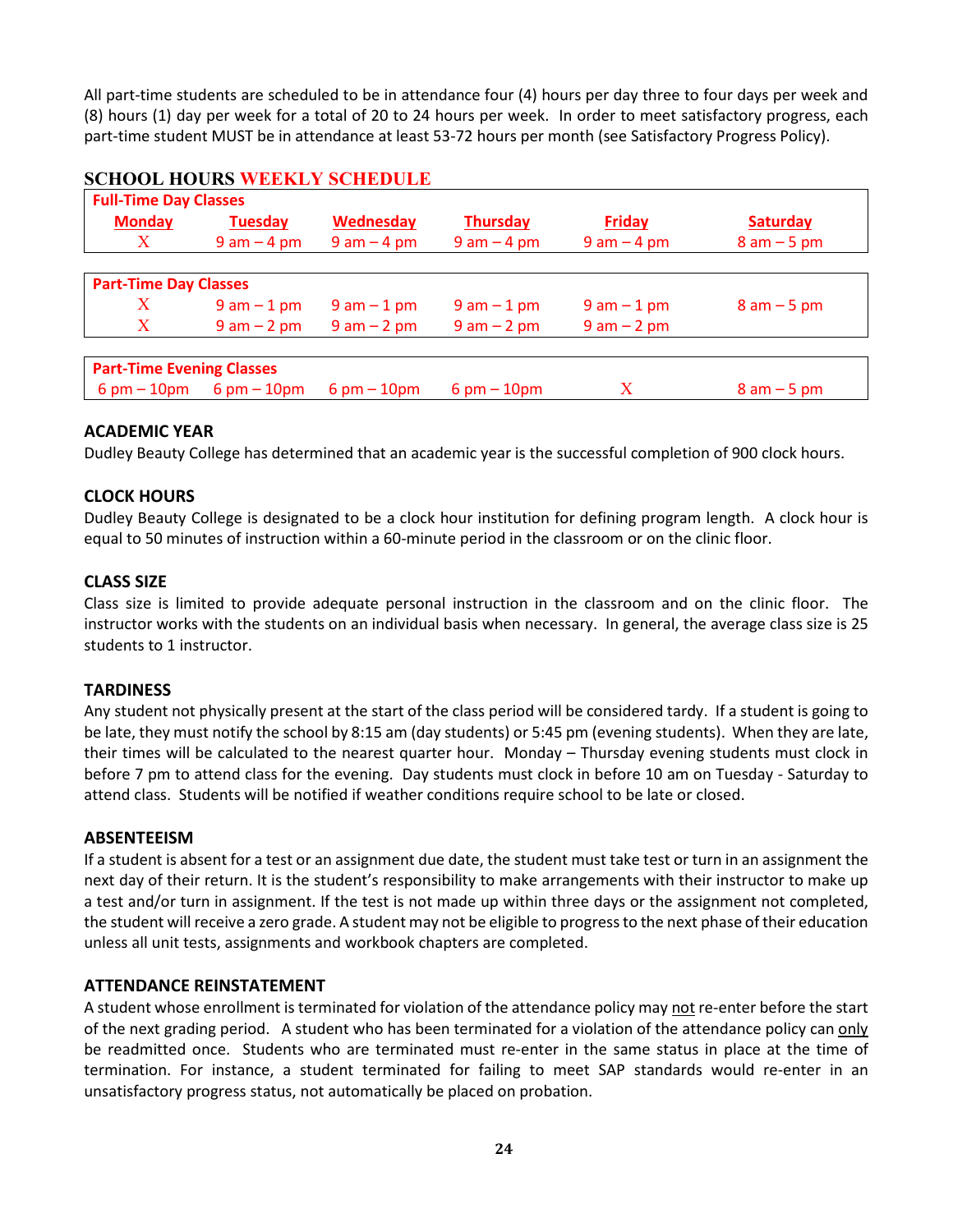#### <span id="page-24-0"></span>**FAILURE TO COMPLETE COURSE AS SCHEDULED**

Each student will be given a completion date on his or her contract for the course he or she is enrolled. The contracted time for each course provides each student with extra time for absences and holidays for which he or she will not be charged. If a student does not complete the required hours of training by the given completion date, the student will be charged the current tuition hourly rate for all uncompleted hours needed after the completion date.

#### <span id="page-24-1"></span>**LEAVE OF ABSENCE**

Students requesting a Leave of Absence (LOA) must follow Dudley Beauty College's LOA policy. All requests for a LOA must be submitted to the School Administrator in advance in writing unless unforeseen circumstances prevent the student from doing so. The LOA should include the reason for the LOA, start date, date to return, and the student's signature. Some legitimate reasons for a LOA are medical, (self or immediate family), military duty, death of an immediate family member, planned vacation and or a job- related responsibility. There must be a reasonable expectation that the student will return from the LOA. A leave of absence can be requested if a student will be out of school for an extended period of time (5 calendar days or more). The maximum leave of absence period will be determined by the School Administrator. A leave of absence request more than 60 days will not be approved, except for medical reasons, i.e., maternity leave, major surgery, etc. Extended medical leave of absences must be supported by medical certification from a doctor. Prior attendance and the reason for the LOA will be considered in the approval process. The School Administrator may grant a leave of absence if there is some unforeseen circumstance(s) that prevent the student from doing so, i.e., car accident. The School Administrator will document the reason for its decision and collect documentation from the student at a later date. The beginning date of the approved LOA will be the first date that the student was unable to attend due to the unforeseen circumstance. Students on approved leave of absences must continue to pay their monthly tuition. The student will not be assessed any additional institutional charges as a result of the LOA. A student granted a LOA that meets these criteria is not considered to have withdrawn, and no refund calculation is required at that time. When students are on an approved leave of absence, the maximum time frame and enrollment contract end date will be extended by the same number of calendar days in the approved leave of absence period. Changes to the contract period on the enrollment agreement must be initialed by all parties or an addendum must be signed and dated by all parties. The LOA together with additional leaves of absence must not exceed a total of 180 days in one 12-month period. Students who take an unapproved LOA or do not return by the expiration of an approved LOA, or do not officially request an extension will be withdrawn from the school and student's withdrawal date for the purpose of calculating a refund will be the student's last date of attendance.

#### <span id="page-24-2"></span>**COUNSELING SERVICES**

The school makes provisions for counseling for all students through the Admissions Office.

The school offers students the opportunity to discuss any questions, dilemmas, needs, problems, or concerns involving educational, career, social, personal, or emotional adjustment that may occur during their tenure at the school. In some cases, professional off-campus counseling will be recommended.

Information discussed with the staff is confidential and is not discussed with others unless there is a clear danger to the student or to other individuals, or unless the student gives written permission for confidential release of information.

#### <span id="page-24-3"></span>**FIELD TRIPS**

Field trips are integrated into the various curricula to reinforce material taught in the classroom.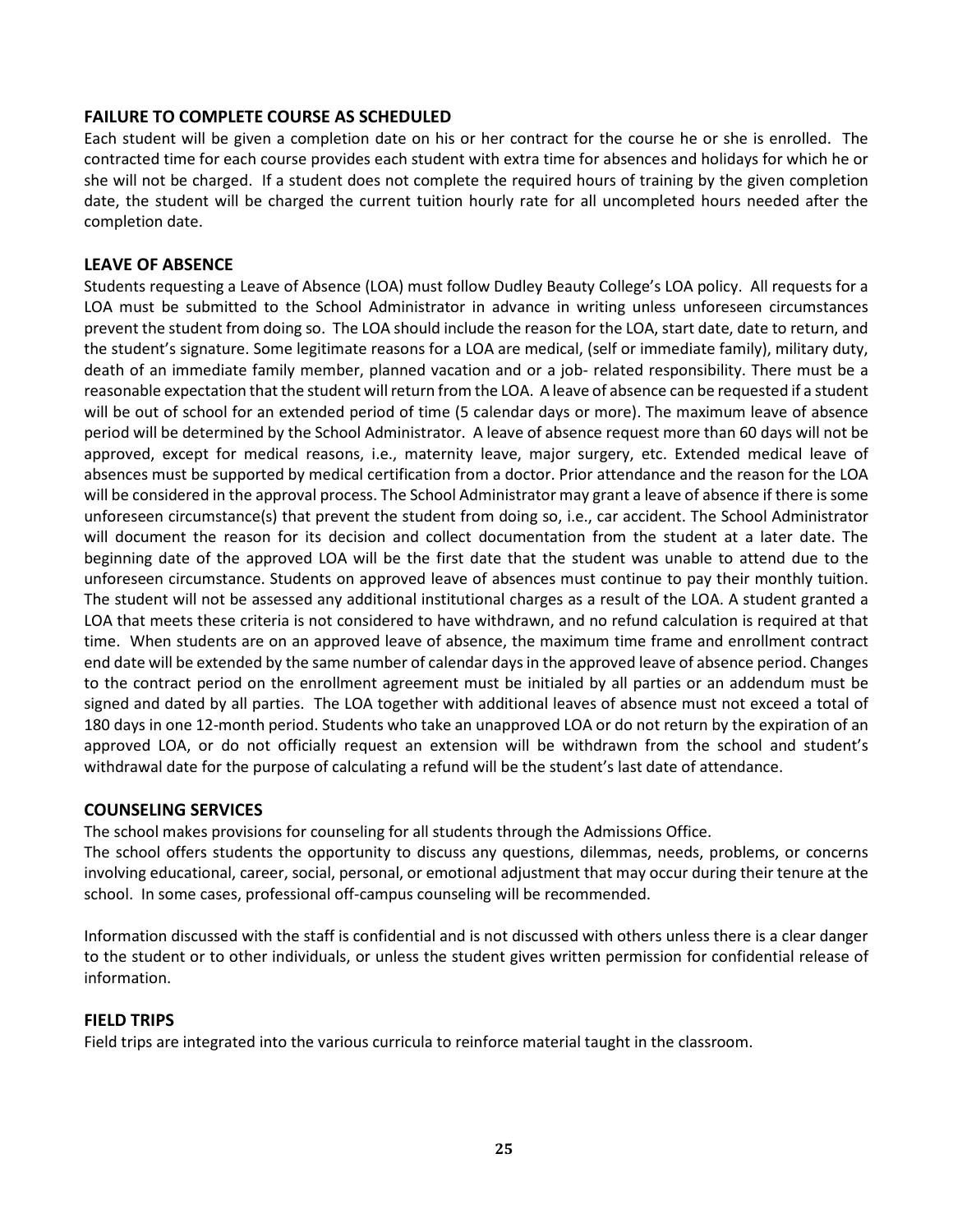#### <span id="page-25-0"></span>**GUEST LECTURERS**

To introduce the students to outstanding and successful persons in their field and to keep them abreast of the latest developments, the school invites representatives from the vocational and technical community to speak periodically.

#### <span id="page-25-1"></span>**TUTORIAL SERVICES**

This one-on-one peer, instructor, and/or staff teaching review of the core classroom material is offered to students at no charge. Tutors help students reach realistic levels of competency. Instructors are available between the hours of 4 pm – 6 pm Tuesday – Friday by appointment only.

#### <span id="page-25-2"></span>**CAREER PLACEMENT SERVICES**

Dudley Beauty College will assist students with identifying employment opportunities in the beauty industry and advise them on how to obtain employment. Dudley Beauty College, however, does not guarantee placement in a job upon completion of any of the courses offered. While the school cannot guarantee employment for graduates, assistance in finding suitable employment is provided by posting area job openings on a career opportunities bulletin board for students to review. Students also receive training in professionalism and job search skills including how to write a resume, complete an employment application and prepare for an effective interview. The curriculum places a great deal of emphasis on how to obtain and retain employment after graduation. Graduates are encouraged to maintain contact with the school and follow-up with the school on current employment or employment needs. In addition, the school maintains a network of relationships with professionals and employers who provide mentoring to students while they are in school. Job referrals are made known to interested graduates as available.

#### <span id="page-25-3"></span>**DRUG-FREE SCHOOL AND WORKPLACE**

In accordance with the Drug-Free Schools and Communities Act amendments of 1989, Public Law 101-226, Dudley Beauty College is hereby declared a drug and alcohol-free school and workplace.

STUDENTS AND EMPLOYEES are prohibited from the unlawful manufacture, distribution, dispensing, possession or use of a controlled substance or alcohol anywhere on property belonging to Dudley Beauty College, including grounds, parking areas, anywhere within the building or while participating in school-related activities. Students or employees who violate this policy will be subject to disciplinary action up to and including expulsion or termination of employment.

As a condition of enrollment or employment, students and employees must abide by the terms of the policy or Dudley Beauty College will take one or more of the following actions within thirty (30) days with respect to any student or employee who violates this policy by:

- 1. Reporting the violation to law enforcement officials.
- 2. Taking appropriate disciplinary action against such student or employee, up to and including expulsion or termination of employment.
- 3. Requiring such student or employee to participate in a substance abuse rehabilitation program approved for such purposes by a federal, state, local health, law enforcement, or any other appropriate agency.

In accordance with law:

- The legal drinking age is twenty-one (21); persons under the age of twenty-one may not consume, purchase, or possess alcohol.
- It is unlawful to sell or furnish alcoholic beverages to persons under the age of twenty-one (21).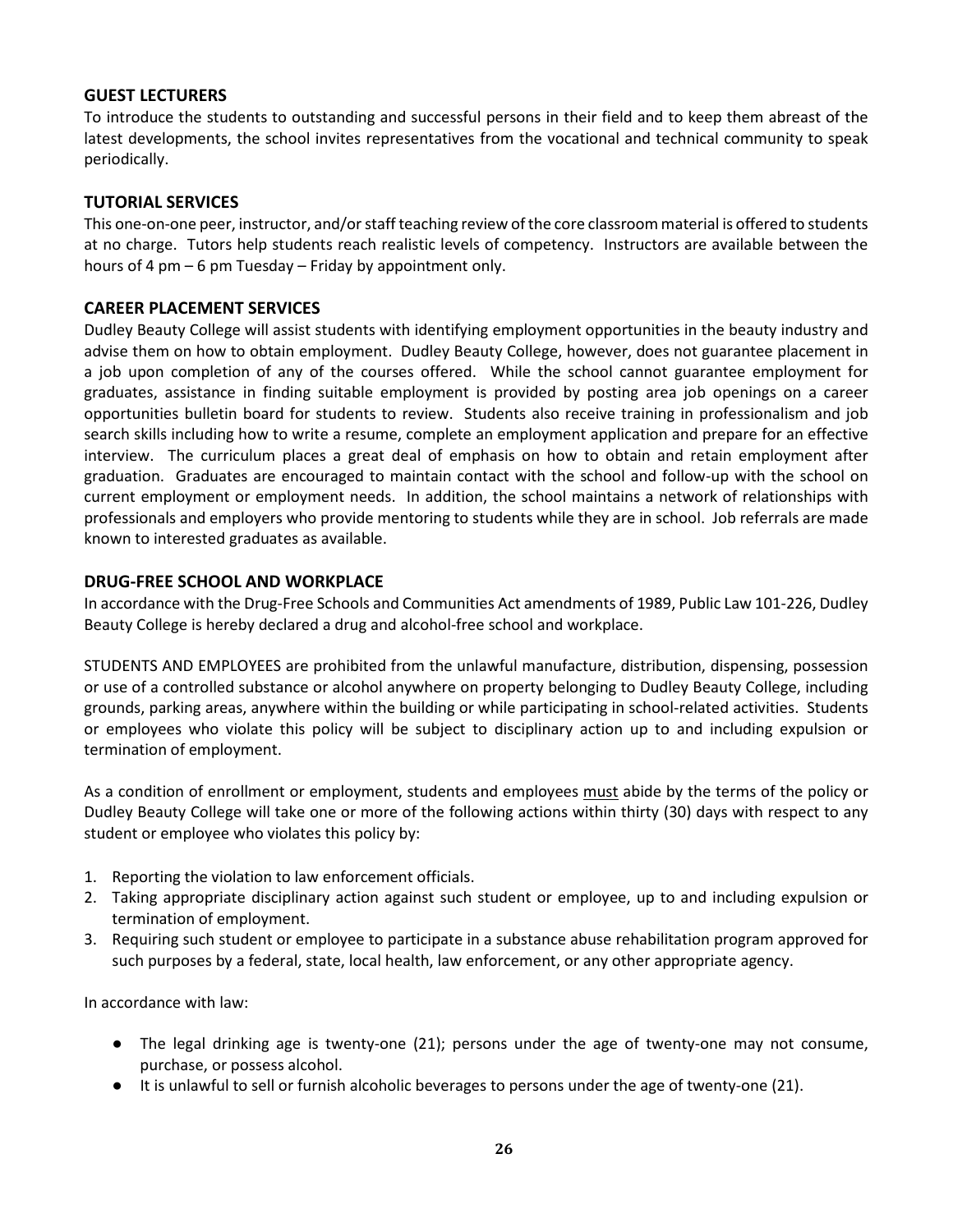- It is unlawful for persons under the age of twenty-one (21) to misrepresent one's age for the purpose of purchasing alcoholic beverages.
- It is illegal to possess, consume and/or sell illicit drugs, including marijuana, narcotics, hallucinogens, amphetamines, and barbiturates.

Drug prevention program information is distributed to all employees and students on an annual basis.

#### <span id="page-26-0"></span>**CAMPUS SECURITY REPORT**

The following is a listing of campus crimes that have been reported to Dudley Beauty College, and local law enforcement authorities between September 2020 and September 2021

Murder = 0 Motor Vehicle Theft = 0 Aggravated Assault = 0 Robbery = 0 Rape = 0 Burglary = 0 There has been NO On-Campus arrest for drug abuse, or weapon possession violations. Dudley Beauty College students and staff must report all on-campus crimes to the Executive Director immediately. Students and staff may also report crimes to the local police.

#### <span id="page-26-1"></span>**STUDENT CONDUCT**

Students enrolled at Dudley Beauty College are always expected to conduct themselves properly.

They are expected to observe standards of behavior and integrity that will reflect favorably upon them, their families, and the school. They are expected to abide by the laws of the city, state, and nation and by all rules and regulations of the school.

Accordingly, any student who demonstrates an unwillingness to adjust to the rules and regulations prescribed or that may be prescribed to govern the student body will be suspended or expelled from the institution. Likewise, any student who violates the rules and regulations of the school will be suspended or terminated.

Students who wish to appeal a suspension or termination must follow the same appeal process as outlined in the institution's Satisfactory Progress Policy.

#### <span id="page-26-2"></span>**RULES AND REGULATIONS**

Dudley Beauty College's job training experience is designed to be both educational and enjoyable. Rules and Regulations are intended to maintain a satisfactory teaching and learning environments for all participants in our training programs. Following these Rules and Regulations are important to a student's self-respect and enjoyment at Dudley Beauty College.

Any breach of the following Rules and Regulations may result in probation, suspension, or dismissal. Repeated infractions may result in the immediate termination of enrollment.

- 1. At all times, students **must** wear the approved school uniform. Ladies **must** wear clean washable all black uniforms (blue smock optional) all black shoes and all black socks. Undergarments should not be seen through the uniform. No scarves, head gear or hats are to be worn on the head. Head scarves or Hijab worn are excused for religious reasons. Male students **must** wear clean washable all black uniforms (blue smock optional) and all black shoes. Students wearing soiled uniforms may **not** be permitted in the institution.
- 2. Students are expected to be in their classroom and prepared for instruction at the scheduled starting time for each class.
- 3. Students may be permitted to make up hours lost by illness or authorized absences. These hours will be attached at the end of the program.
- 4. Hours that must be made up after student's scheduled completion date may be chargeable at the hourly rate indicated on the enrollment agreement.
- 5. Students are expected to attend sixty seven percent (67%) of all scheduled classes. Students who do not meet this standard may be subject to disciplinary action up to and including dismissal.
- 6. Students may not use any form of chewing gum on school property.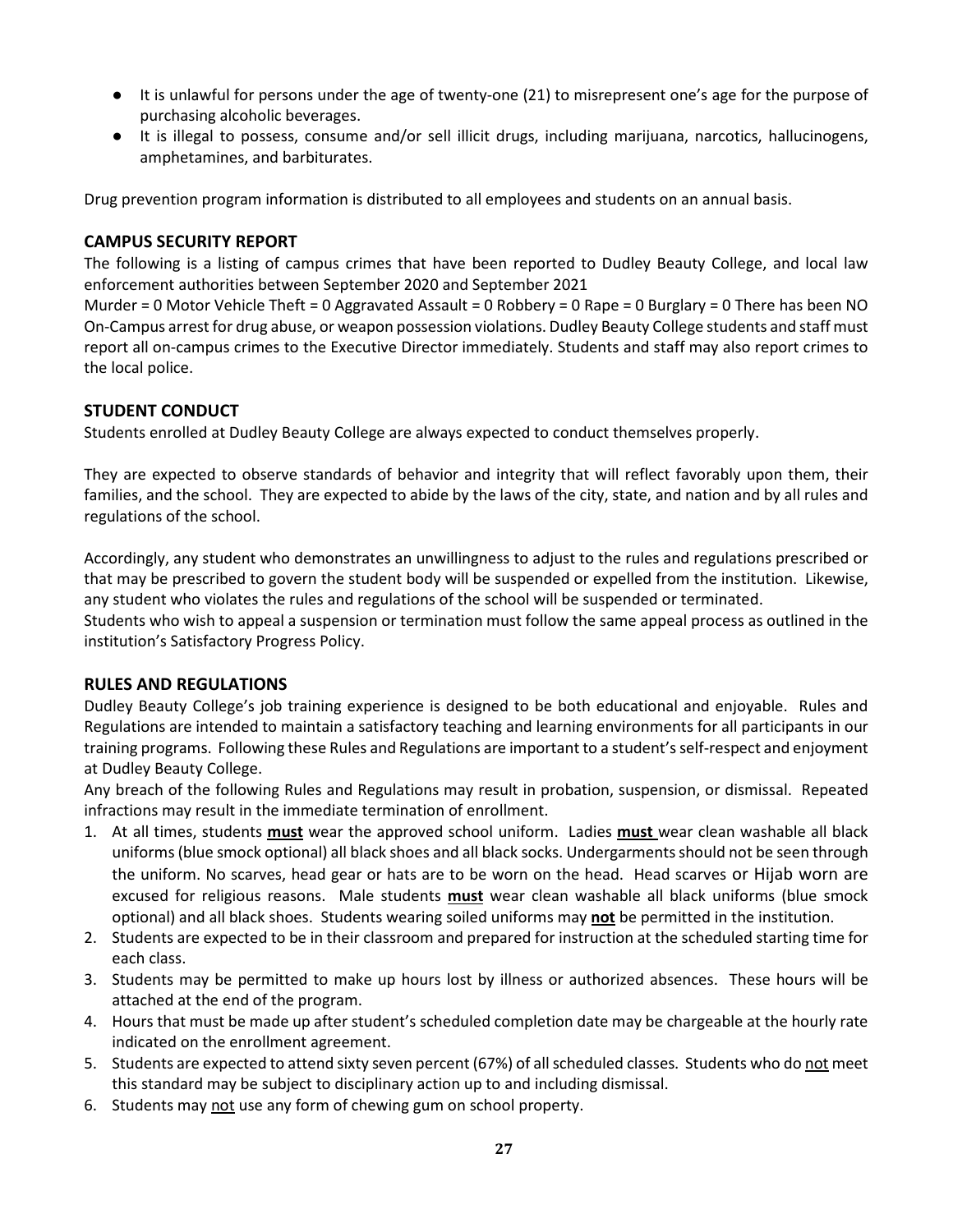- 7. No eligible student may refuse to serve any clinic patron at any time or for any reason.
- 8. Cell phones need to be off or on vibrate during class instruction. No texting during class. No internet surfing during class unless permission is given from the instructor. Personal telephone calls are permitted only in emergencies. Students must limit calls to two (2) minutes.
- 9. Any person found guilty of cheating, stealing, disruptive behavior or willful destruction of school property is subject to immediate dismissal.
- 10. Students must conduct themselves in a dignified and professional manner, be always well groomed and in proper uniform when in the school, maintain satisfactory progress, attend classes regularly, and project a positive attitude. The school reserves the right to dismiss any student who does not comply with these standards.
- 11. Student lockers are the property of the school and on loan to the student during the period of enrollment. Therefore, the School reserves the right to open lockers for inspection as the school authority deems necessary. Dudley Beauty College is not responsible for any personal property stored in lockers. Students must remove all contents in their locker or when they stop attending classes or as directed by the school Director. The use or possession of any item, which is or resembles a weapon or could be used to cause physical injury, is prohibited. Students who violate this rule are subject to immediate termination.
- 12. Students will be held responsible for their own equipment and personal property.
- 13. Students must keep workstation, shampoo area, classroom, break room and clinic floor clean and sanitary. **All dirty towels must be placed in a covered container, clearly marked soiled towels.**
- 14. Unnecessary disruption of students' education by others will not be tolerated.
- 15. Students must obey all rules of personal hygiene, sanitation, and sterilization while in school. Students may not practice cosmetology in the classroom or laboratory (clinic) if they have a communicable, contagious, or infectious disease.
- 16. Abusive language and/or behavior are cause for severe disciplinary action.
- 17. Students must complete all school-related applications accurately and completely. Providing false, incomplete and/or misleading information may be cause for expulsion. Students must notify the school Director (or his/her Designate) of any changes in address or telephone number within five calendar days of such change. Students are also required to formally notify the school Director (or his/her Designate) of any persistent health related condition which may expose a fellow student, staff member or clinic patron to disease or infection. Failure to abide by these requirements may be cause for severe disciplinary action up to and including expulsion.
- 18. Students must pay all tuition and fees obligations, when due, and be in good standing and comply with all administration requirements.
- 19. Children of students are not permitted on school premises unless they are having a service performed.
- 20. **The Dudley Beauty College reserves the right to change and amend these rules. Change(s) will be posted on the bulletin board and/or distributed.**

#### <span id="page-27-0"></span>**VIOLATON OF RULES AND REGULATIONS**

Dudley Beauty College reserves the right to take disciplinary action against students for violations of school Rules and Regulations that are contained in the catalog, enrollment agreement, posted on bulletin boards, and/or distributed to students.

Dudley Beauty College also reserves the right to take disciplinary action in those instances where it believes the students' continued presence in the school facility is disrupting the teaching and learning environment of the institution.

Disciplinary action may take the form of verbal or written warning, suspension from the school for period of time, or the termination of the students' enrollment.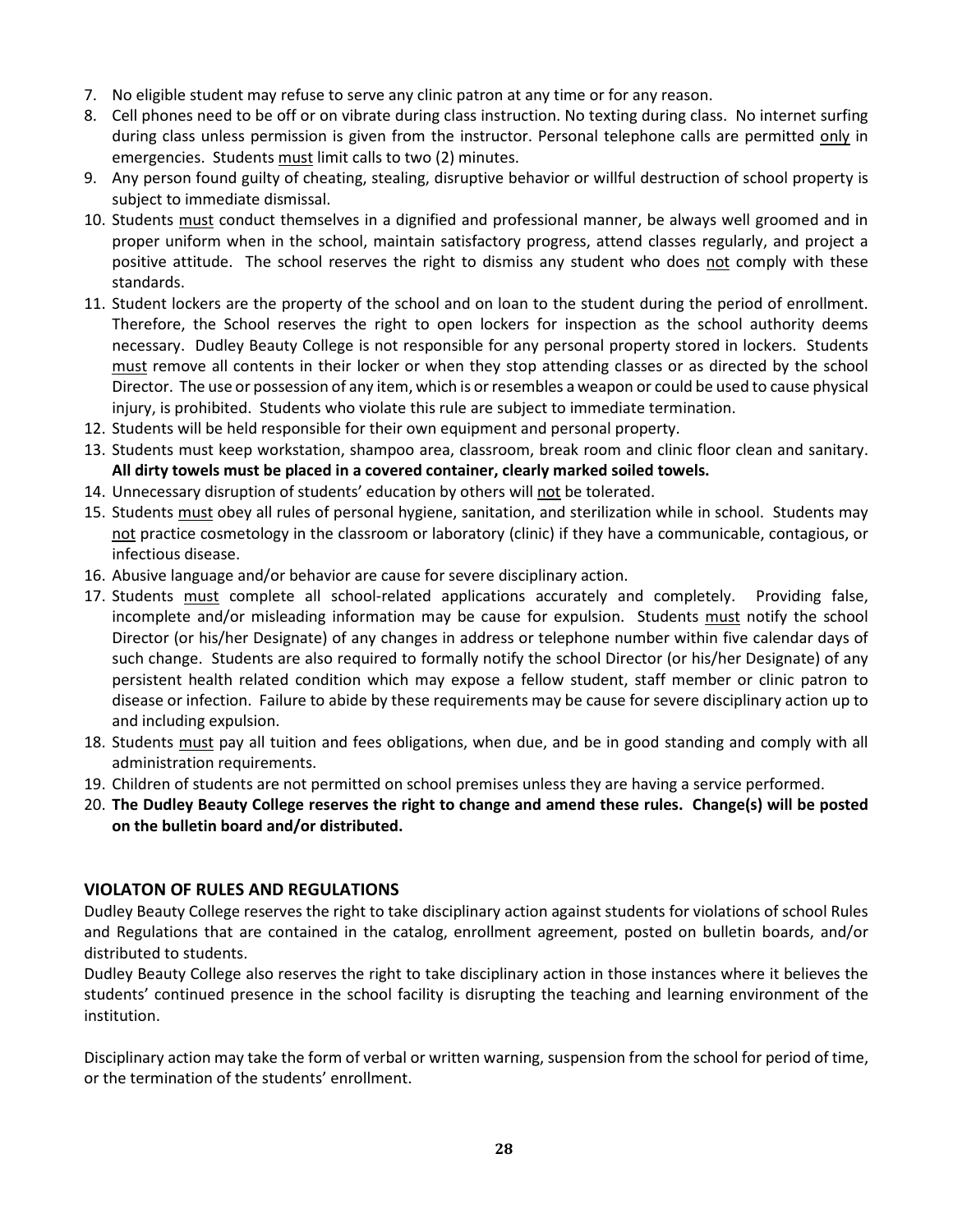Students may be notified of disciplinary action either verbally or in writing. Students must comply with disciplinary directives immediately and in a professional manner. Students may request an informal conference with the school Director (or his/her Designate) to discuss any disciplinary action; however, the school Director (or his/her Designate) shall determine the appropriate time and place for the conference.

Students have the right to appeal a disciplinary action. All appeals must be in writing.

The appeal must address the specific matters that precipitated the disciplinary action and/or the gravity of the sanction (penalty).

#### <span id="page-28-0"></span>**PROCEDURE TO RESOLVE STUDENT GRIEVANCES OR COMPLAINTS**

If a student has an unresolved grievance or complaint, an appeal may be made in writing to the following:

- 1. Instructor, if not resolved
- 2. School Director, if not resolved
- 3. Executive Director

Any matter affecting the Institutions license may be submitted to the District of Columbia Higher Education Licensure Commission located 1050 1<sup>st</sup> St. N.E., 5<sup>th</sup> Floor, Washington, DC 20002, and contact (202) 481-3951 if not resolved by the institution. Students will not be subject to unfair actin and/or treatment by any school official as a result of the initiation of a complaint.

#### <span id="page-28-1"></span>**REINSTATEMENT FOR DISCIPLINARY SUSPENSION**

A student who has been suspended may petition for reinstatement to the school Director.

A student will be permitted to re-enter the school once. If the student is suspended a second time, for the same violation, he/she will be terminated from the institution.

#### <span id="page-28-2"></span>**INTERRUPTIONS, COURSE INCOMPLETES, WITHDRAWALS**

If enrollment is temporarily interrupted for a Leave of Absence, the student will return to school in the same progress status as prior to the leave of absence. Hours elapsed during a leave of absence will extend the student's contract period and maximum time frame by the same number of days taken in the leave of absence and will not be included in the student's cumulative attendance percentage calculation. Students who withdraw prior to completion of the course and wish to re-enroll will return in the same satisfactory academic progress status as at the time of withdrawal.

#### <span id="page-28-3"></span>**APPEAL PROCEDURE**

If a student is determined to not be making satisfactory academic progress, the student may appeal the determination within ten calendar days. Reasons for which students may appeal a negative progress determination include death of a relative, an injury or illness of the student, or any other allowable special or mitigating circumstance. The student must submit a written appeal to the school on the designated form describing why they failed to meet satisfactory academic progress standards, along with supporting documentation of the reasons why the determination should be reversed. This information should include what has changed about the student's situation that will allow them to achieve Satisfactory Academic Progress by the next evaluation point. Appeal documents will be reviewed, and a decision will be made and reported to the student within 30 calendar days. The appeal and decision documents will be retained in the student file. If the student prevails upon appeal, the satisfactory academic progress determination will be reversed and federal financial aid will be reinstated, if applicable.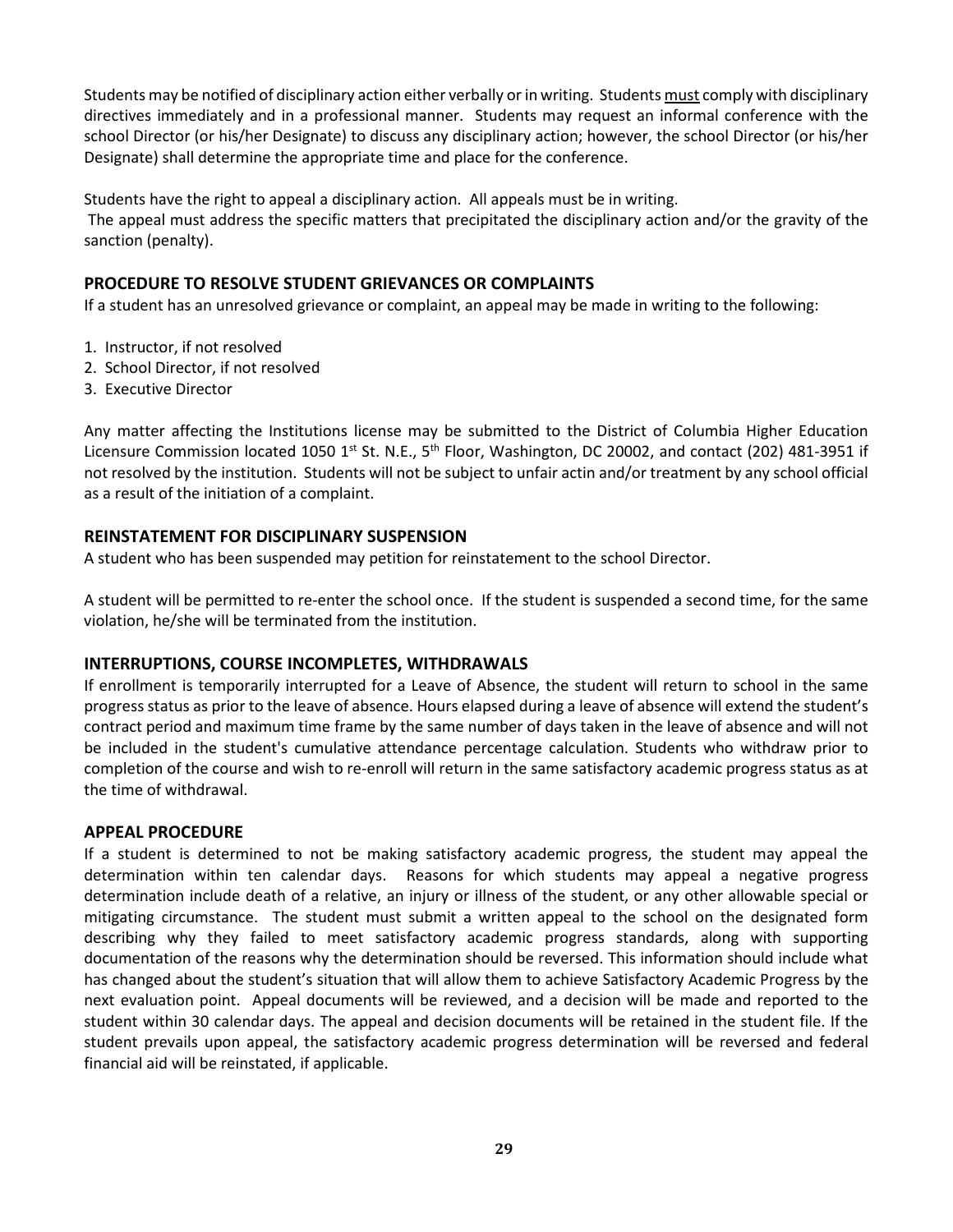### <span id="page-29-0"></span>**NONCREDIT, REMEDIAL COURSES, REPETITIONS**

Noncredit, remedial courses, and repetitions do not apply to this institution. Therefore, these items have no effect upon the school's satisfactory academic progress standards.

#### <span id="page-29-1"></span>**TRANSFER HOURS**

Regarding Satisfactory Academic Progress, a student's transfer hours will be counted as both attempted and earned hours for the purpose of determining when the allowable maximum time frame has been exhausted.

#### <span id="page-29-2"></span>**PAYMENT SYSTEM**

We have designed a payment system that allows students to pay-as-they go through a particular course. The \$100 registration fee and \$10 non-refundable application fee should be included with the application. This will ensure a students' seat in an upcoming class. The student is then required to provide a down payment, which is due before the first day of classes. The balance owed by the student at that point will then be divided into equal monthly increments, to be paid by the scheduled payment date.

- A payment schedule has been established for each course and is listed in Supplement A.
- Tuition can be paid by cash, money order, cashier's check, credit, or debit card.
- Failure to pay by scheduled date may result in a \$10 late fee.

#### <span id="page-29-3"></span>**WITHDRAWAL POLICY**

A student may be withdrawn from school for personal or administrative reasons. It is the students' responsibility to execute the appropriate withdrawal forms in writing. If a student fails to execute the required forms the school will process the forms and notify the student in writing. There is a \$100 withdrawal fee.

#### <span id="page-29-4"></span>**REFUND POLICY**

For applicants who cancel enrollment or students who withdraw from enrollment a fair and equitable settlement will apply. The following policy will apply to all terminations for any reason, by either party, including student decision, course or program cancellation, or school closure.

Any monies due the applicant or students shall be refunded within 45 days of official cancellation or withdrawal. Official cancellation or withdrawal shall occur on the earlier of the dates that:

- 1. An applicant is not accepted by the school. The applicant shall be entitled to a refund of all monies paid.
- 2. A student (or legal guardian) cancels his/her enrollment in writing within three business days of signing the enrollment agreement. In this case all monies collected by the school shall be refunded, regardless of whether the student has started classes.
- 3. A student cancels his/her enrollment after three business days of signing the contract but prior to starting classes. In these cases, he/she shall be entitled to a refund of all monies paid to the school less the registration fee in the amount of \$100 and non-refundable application fee in the amount of \$10.
- 4. A student notifies the institution of his/her withdrawal in writing.
- 5. A student on an approved leave of absence notifies the school that he/she will not be returning. The date of withdrawal shall be the earlier of the date of expiration of the leave of absence or the date the student notifies the institution that the student will not be returning.
- 6. A student is expelled by the school. (Unofficial withdrawals will be determined by the institution by monitoring attendance at least every 30 days.)
- 7. In type 2, 3, 4 or 5, official cancellations or withdrawals, the cancellation date will be determined by the postmark on the written notification, or the date said notification is delivered to the school administrator or owner in person.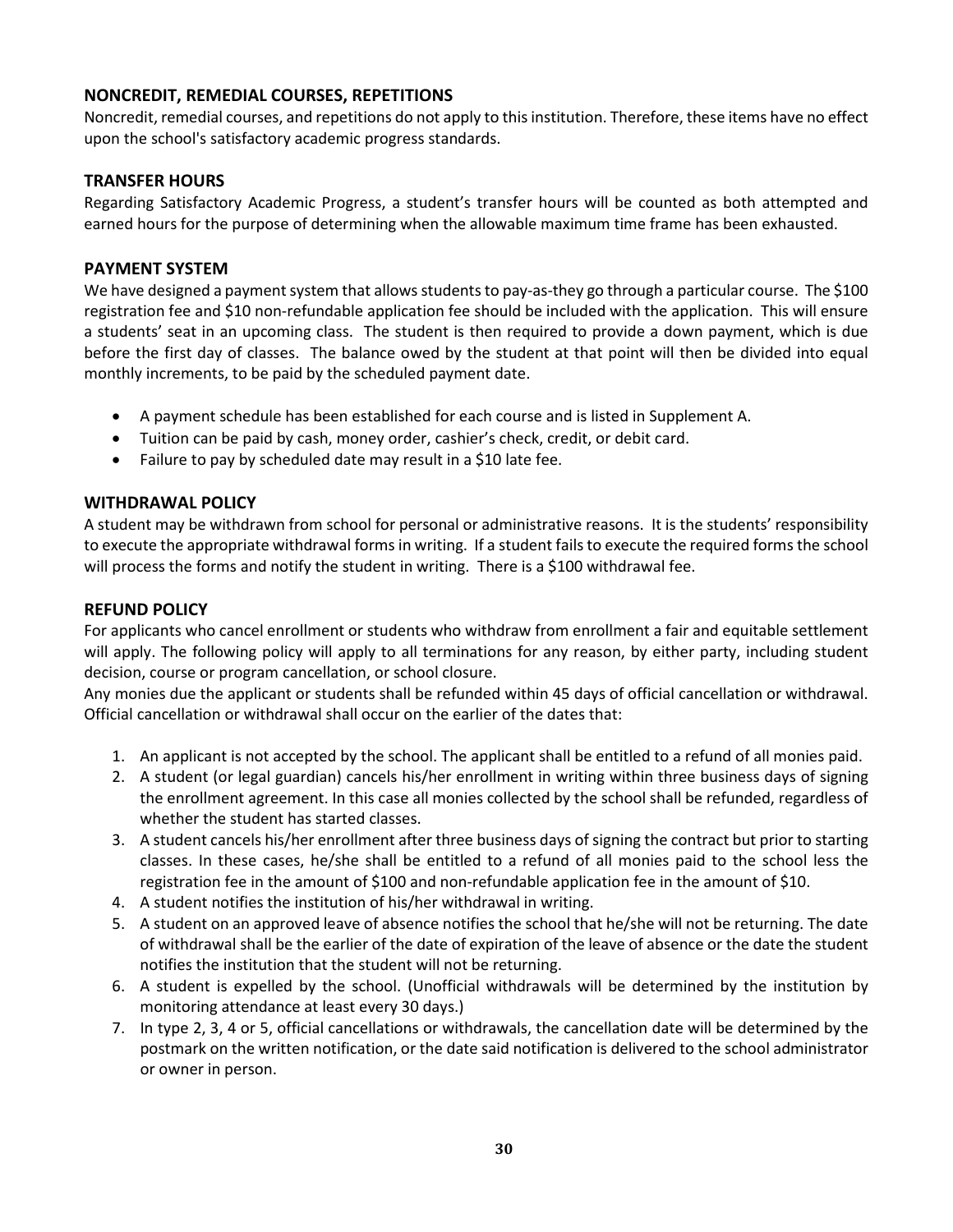\* For students who enroll and begin classes but withdraw prior to course completion (after three business days of signing the contract), the following schedule of tuition earned by the school applies. All refunds are based on scheduled hours:

| PERCENT OF SCHEDULED TIME               | <b>TOTAL TUITION SCHOOL</b> |
|-----------------------------------------|-----------------------------|
| <b>ENROLLED TO TOTAL COURSE/PROGRAM</b> | <b>SHALL RETAIN</b>         |
| .01% to 4.9%                            | 20% Retained                |
| 5 % to 9.9 %                            | 30% Retained                |
| 10% to 14.9 %                           | 40% Retained                |
| 15% to 24.9%                            | 45% Retained                |
| 25% to 49.9%                            | 70% Retained                |
| 50% to 69%                              | 80% Retained                |
| 70% and over                            | 100% Retained               |

\* All refunds will be calculated based on the students last date of attendance. Any monies due a student who withdraws shall be refunded within 45 days of a determination that a student has withdrawn, whether officially or unofficially. In the case of disabling illness or injury, death in the student's immediate family or other documented mitigating circumstances, a reasonable and fair refund settlement will be made. If permanently closed or no longer offering instruction after a student has enrolled, and before instruction has begun, the school will provide a pro rata refund of tuition to the student OR provide course completion through a pre-arranged teach out agreement with another institution. If the course is canceled subsequent to a student's enrollment, and before instruction has begun, the school will either provide a full refund of all monies paid or completion of the course at a later time. If the course is cancelled after students have enrolled and before instruction has begun, the school shall provide a pro rata refund for all students transferring to another school based on the hours accepted by the receiving school OR provide completion of the course OR participate in a Teach-Out Agreement OR provide a full refund of all monies paid.

\*Students who withdraw or terminate prior to course completion are charged a cancellation or administrative fee of \$100.00. This refund policy applies to tuition and fees charged in the enrollment agreement. Other miscellaneous charges the student may have incurred at the institution (EG: extra supplies, books, products, unreturned school property, etc.) will be calculated separately at the time of withdrawal. All fees are identified in the catalog and in this enrollment agreement.

Dudley Beauty College is committed to using ethical business practices in connection with any collection efforts.

All collection correspondence regarding cancellation and settlement from Dudley Beauty College itself, banks, collection agencies, lawyers or any other third parties representing Dudley Beauty College clearly acknowledges the existence of the Refund Policy.

The school is not currently eligible to participate in federal Title IV Financial Aid Programs.

|                        | <b>Dudley Beauty College</b> | <b>NACCAS Requirements</b> |
|------------------------|------------------------------|----------------------------|
| Completion Rate        |                              | 50                         |
| Licensure Rate         | 100                          | 70                         |
| <b>Employment Rate</b> | 100                          | 60                         |

### <span id="page-30-0"></span>**DUDLEY BEAUTY COLLEGE 2020 ANNUAL REPORT RATES**

\*Source 2019 Annual Report - NACCAS National Accrediting Commission of Career Arts & Sciences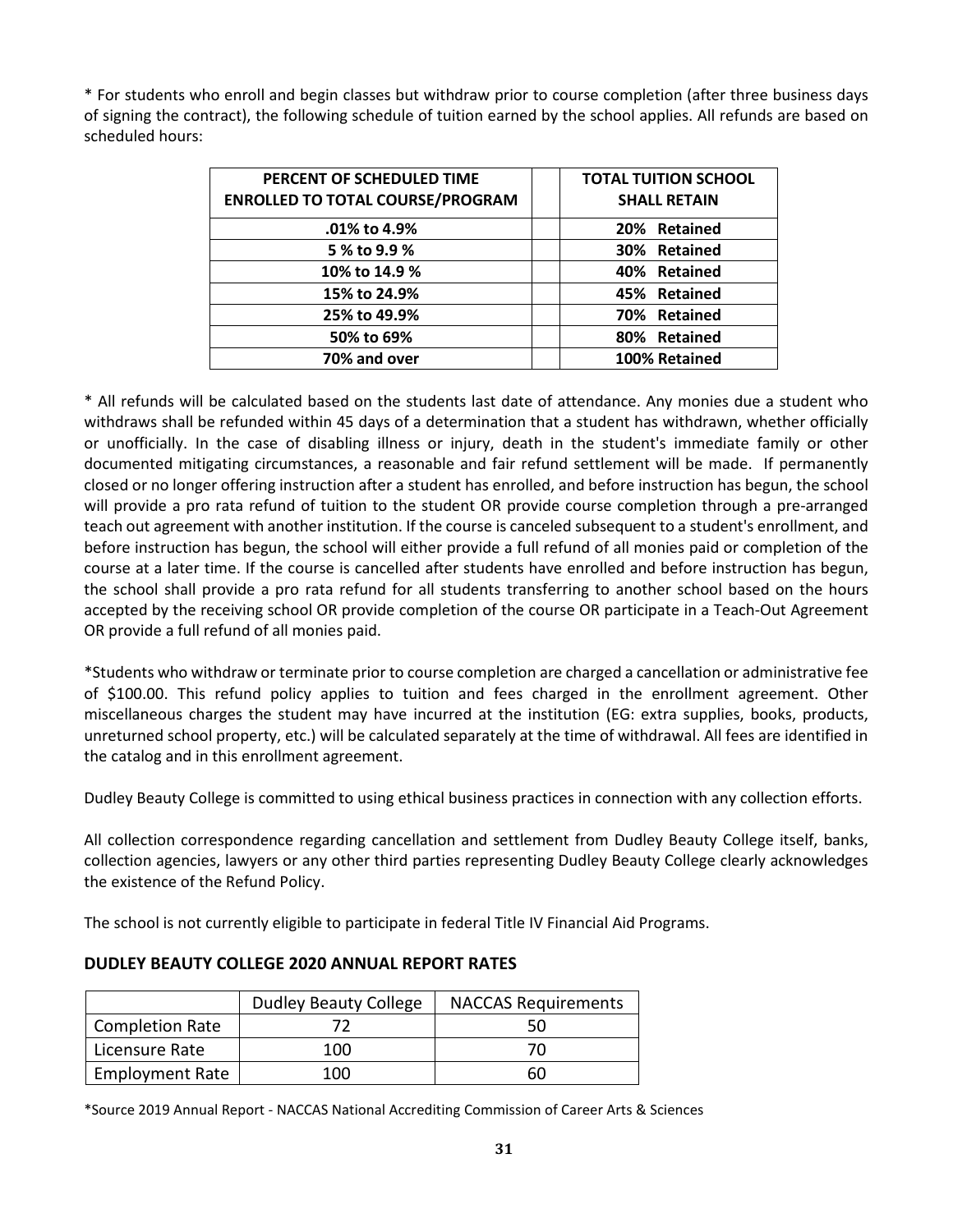#### **CAREER OPPORTUNITIES**

# **Education Areas**

Beauty School Owner Beauty School Director Teacher of Cosmetology (Public Schools) State Board Examiner Vocational Guidance Counselor Educational Director for Manufacturing Beauty School Instructor (Private School) State Board Inspector State Board Member

### **Salon Areas**

Hair & Scalp Specialist Hair Straightening Technician Make-Up Artist Nail Technologist **Esthetician** Hair Colorist Desairologist Permanent Wave Technician Platform Artist Competition Stylist Salon Owner Chain Salon Group Manager Salon Manager

#### **Industrial Areas**

Technical Supervisor Beauty Products Salesperson Research/Development Consultant Product Sales Supervisor Beauty Products Buyer Technical Writer for Trade Magazines Product Evaluator Product Demonstrator Professional Sales Merchandiser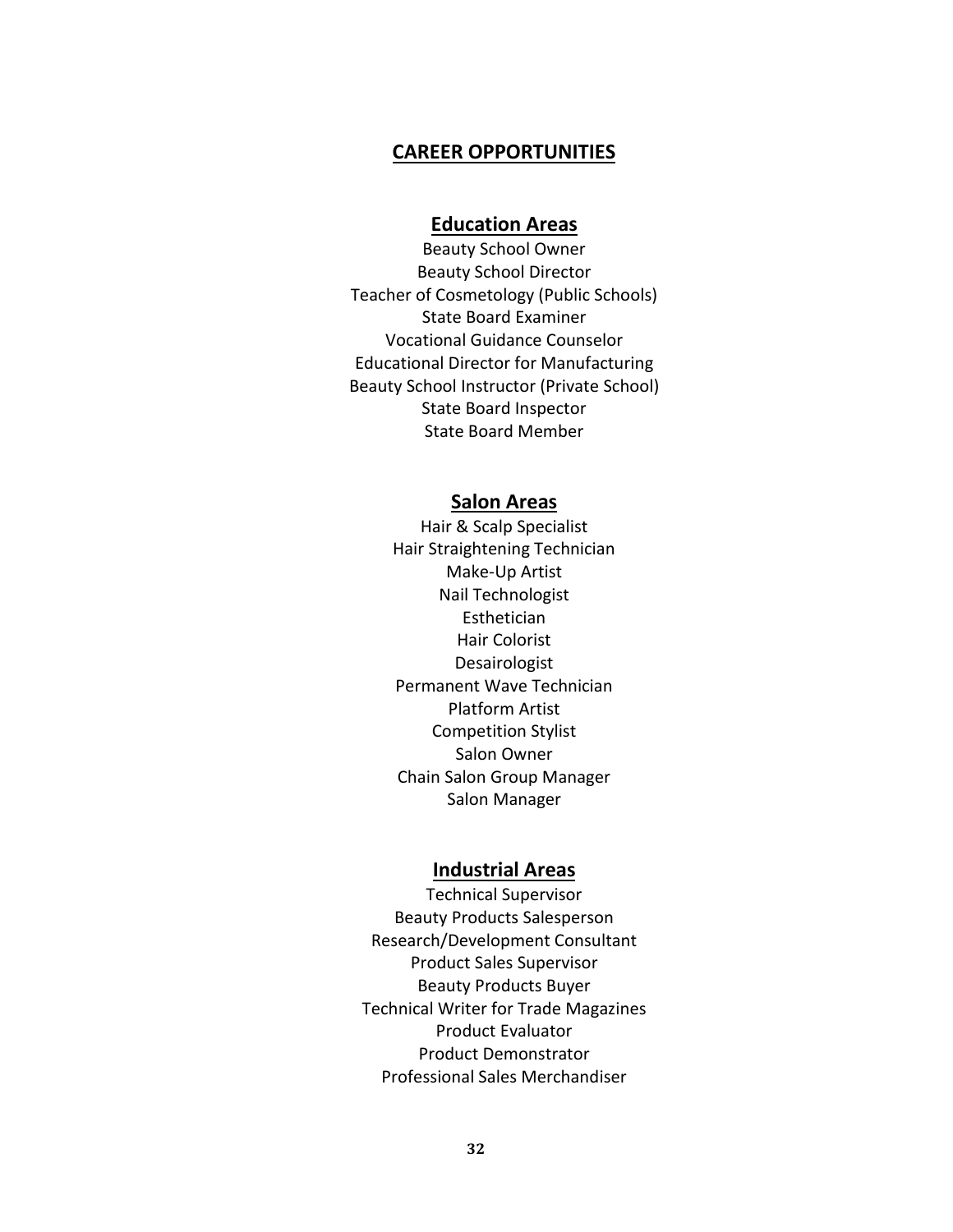# **ADMINISTRATIVE STAFF & FACULTY**

<span id="page-32-0"></span>The faculty of Dudley Beauty College believes Cosmetology is a continual learning experience; therefore, they attend advanced seminars and workshops in professional techniques and teaching methods throughout the year to stay abreast of the changes and new trends in the industry.

# **Alfred Dudley**

(President)

# **Melanie Dudley-McClain**

(Executive Director)

# **Patricia Shields**

(Education Director/Instructor)

# **Instructors**

Veldner Valera Mirna Valle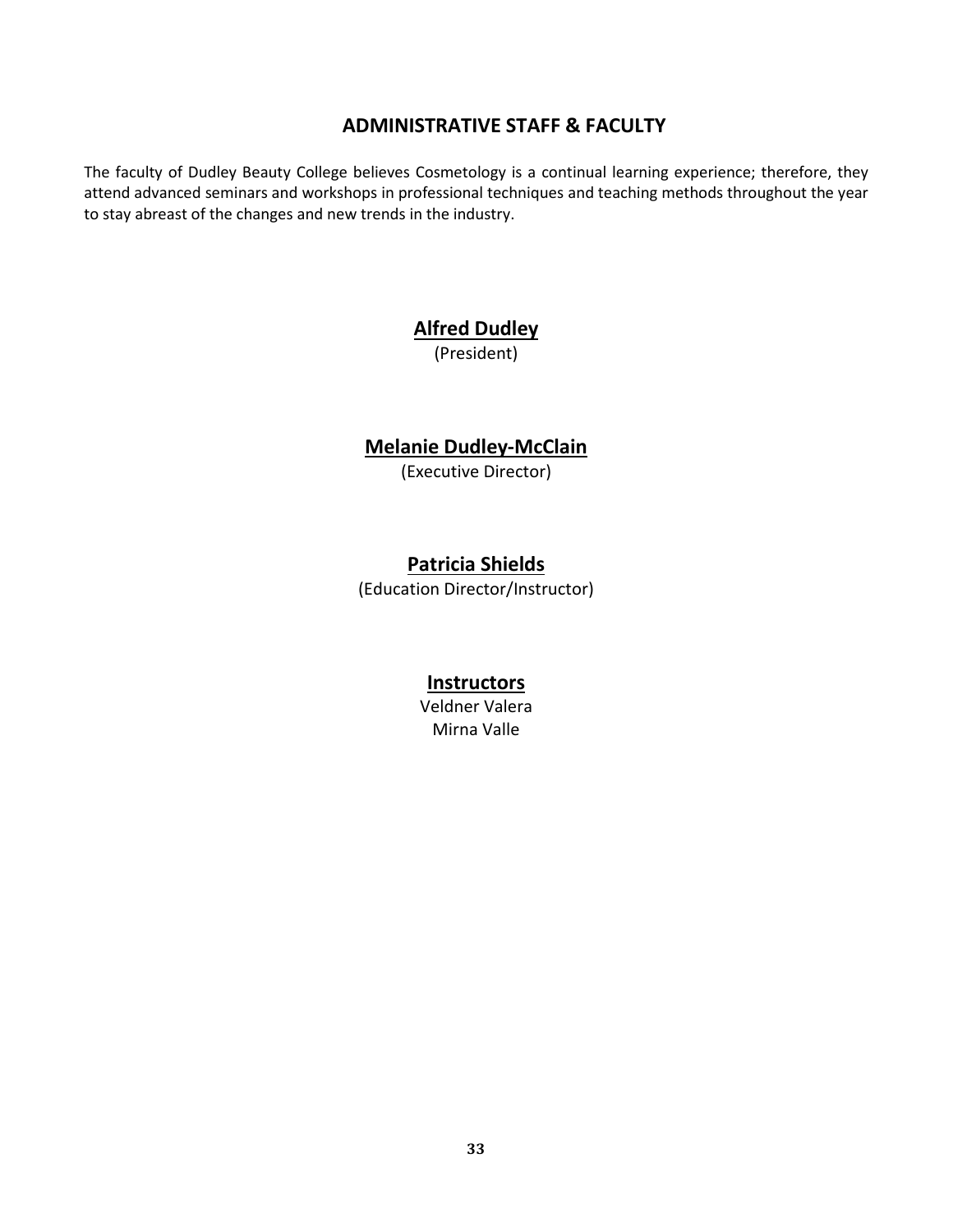# **STUDENT TUITION & FEES**

<span id="page-33-0"></span>

| <b>Cosmetology Course - 1500 Hours</b>         |               |
|------------------------------------------------|---------------|
| <b>Tuition Fee</b>                             | \$17,000.00   |
| <b>Supplies</b>                                | 1350.00       |
| <b>Books</b>                                   | 275.00        |
| <b>Registration Fee</b>                        | 100.00        |
| <b>Application Fee</b>                         | 10.00         |
| <b>Total</b>                                   | \$18,735.00   |
| <b>Instructor Training Course - 1000 Hours</b> |               |
| <b>Tuition Fee</b>                             | \$5,500.00    |
| <b>Books</b>                                   | 525.00        |
| <b>Registration Fee</b>                        | 100.00        |
| <b>Application Fee</b>                         | <u> 10.00</u> |
| <b>Total</b>                                   | \$6,135.00    |
| Nail Technology Course - 350 Hours             |               |
| <b>Tuition Fee</b>                             | \$3,500.00    |
| <b>Supplies</b>                                | 530.00        |
| <b>Books</b>                                   | 250.00        |
| <b>Registration Fee</b>                        | 100.00        |
| <b>Application Fee</b>                         | <u> 10.00</u> |
| Total                                          | \$4,390.00    |

\*Note: Dudley Beauty College does not charge additional fees for student identity verification. Fees listed above are for the courses of study only. There will be additional charges for all extracurricular functions and graduation ceremony items and activities. The student is not required to purchase books and supplies from the institution. As a convenience we make the books and supplies available to you for purchase. Once purchased, the kit and books are non-refundable. Application fee is non-refundable

\*Tuition is due by the scheduled payment date. Payments may be made by cash, check, money order, credit card or through non-federal agency or loan programs.

\*Failure to pay by the scheduled date a late fee of \$10.00 will be assessed. You will receive a 10% grace period to complete the course. If the student does not complete the program within the prescribed time period, he/she will be charged \$11.00 per hour for Cosmetology Course, \$5.50 per hour for Instructor Training Course, \$8.50 per hour for Nail Technology Course.